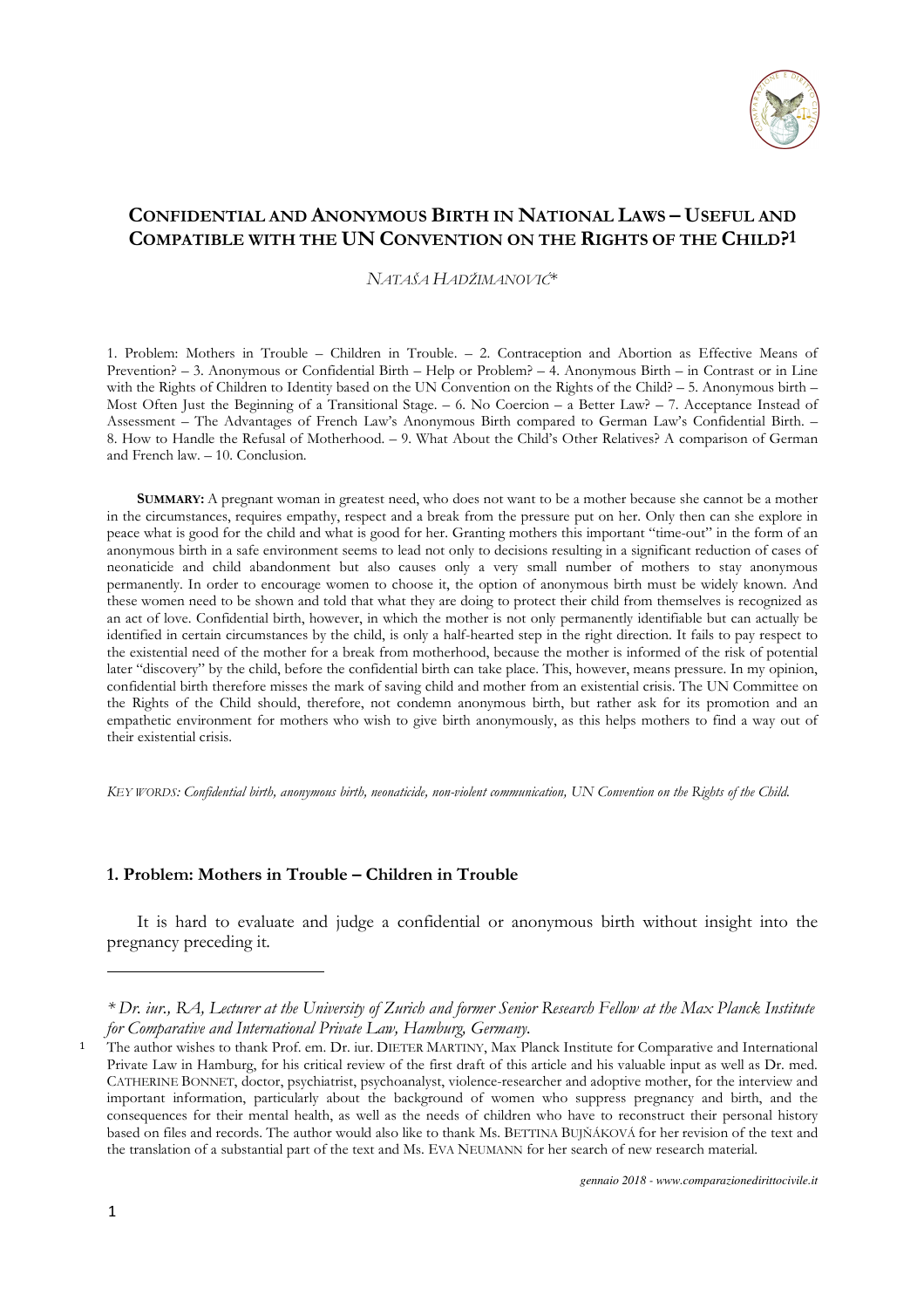

In this context, it is important to stress that the problem of women leaving their new-born children in unsafe places or even killing them cannot be attributed to a mental illness of the mother. On the contrary, it is first and foremost the woman's situation in life that leads to the failure to find a different way out: "A careful analysis of contemporary cases confirms one fundamental similarity: in virtually every instance, maternal filicide is committed by mothers who cannot parent their child in the circumstances dictated by their particular position in place and time."<sup>2</sup>

Mothers who leave their newborns in an unsafe place often have the following reasons for their actions: They are afraid of a negative reaction from their families, they have financial problems, or the child's father is absent.<sup>3</sup> These mothers are often young, did not intend to become pregnant, and they do not accept their pregnancy.<sup>4</sup> Many of these women have significant personal problems, other children, or live in a violent environment. In some cases the pregnancy is even due to an incestuous or other kind of unpleasant or traumatic sexual encounter.<sup>5</sup> Women who abandon their children cannot, however, be typecast easily.<sup>6</sup>

It seems easier to characterise the type of women who kill their new-born children or leave them to die within 24 hours after delivery: In most cases, these women are very young, without a permanent partner, and heavily dependent on their parents or other persons, often relatives.<sup>7</sup> According to a Finnish study, these women are afraid of the reaction of their own mothers or their boyfriends.<sup>8</sup> These women therefore seem to fear that they will be unable to raise the child without a strong network of friends and family.<sup>9</sup> Also, sexuality often seems to be a taboo in the families of these women. Thoughts of pregnancy and birth are suppressed;<sup>10</sup> in some cases that goes so far that the birth process is only perceived as an urge to defecate, and the delivery takes place in the toilet.<sup>11</sup> The children are killed because the mothers panic:<sup>12</sup> They fear that the cries of their newborns,

 $\overline{2}$  Oberman, M., "Mothers who kill: Cross-cultural patterns in and perspectives on contemporary maternal filicide", *International Journal of Law and Psychiatry* 2003 (26(5)), 493, 493 et seq., 513 f. 3

Appell, A. R., "Safe Havens to Abandon Babies, Part II: The Fit", *Adoption Quarterly* 2002 (6(1)), 61, 62 with further reference.

 $^{4}$  Appell, A. R., (fn. 3), 62.

<sup>5</sup>Case of Odièvre v. France, Application no. 42326/98, Judgment 13 February 2003 Nr. 36, Reasoning by France; Bonnet, C., *L'Enfant cassé, l'inceste et la pédophilie* (Paris: Albin Michel, 1999), 118 et seq.

<sup>6</sup> Willenbacher, B., "Legal transfer of French traditions? German and Austrian initiatives to introduce anonymous birth", *International Journal of Law, Policy and the Family* 2004 (18(3)), 343, 346; Université Médicale Virtuelle Francophone L'accouchement sous le secret (2011–2012), http://campus.cerimes.fr/maieutique/UE-sante-societehumanite/accouchement\_secret/site/html/cours.pdf, 9.

<sup>7</sup>Appell, A. R., (fn. 3), 63; Oberman, M., (fn. 2), 495; Krischer, M. K., Stone, M. H., Sevecke, K., Steinmeyer, E. M., "Motives for maternal filicide: Results from a study with female forensic patients", *International Journal of Law and Psychiatry* 2007 (30(3)), 191, 192, 197 et seq.

<sup>8</sup> Putkonen, H., Weizmann-Henelius, G., Collander, J., Santtila, P., Eronen, M., "Neonaticides may be more preventable and heterogenous than previously thought – neonaticides in Finland 1980 – 2000", *Archives of Women's Health* 2007  $(10(1)), 15, 20.$ 9

Oberman, M., (fn. 2), 495.

<sup>10</sup>Bonnet, C., (fn. 5), 118 et seq.; Hatters Friedman, S., Heneghan, A., Rosenthal, M., "Characteristics of Women Who Deny or Conceal Pregnancy", *Psychosomatics* 2007 (48(2)), 117, 118 et seq.

<sup>&</sup>lt;sup>11</sup> Oberman, M., (fn. 2), 495.

Bonnet, C., (fn. 5), 120 et seq.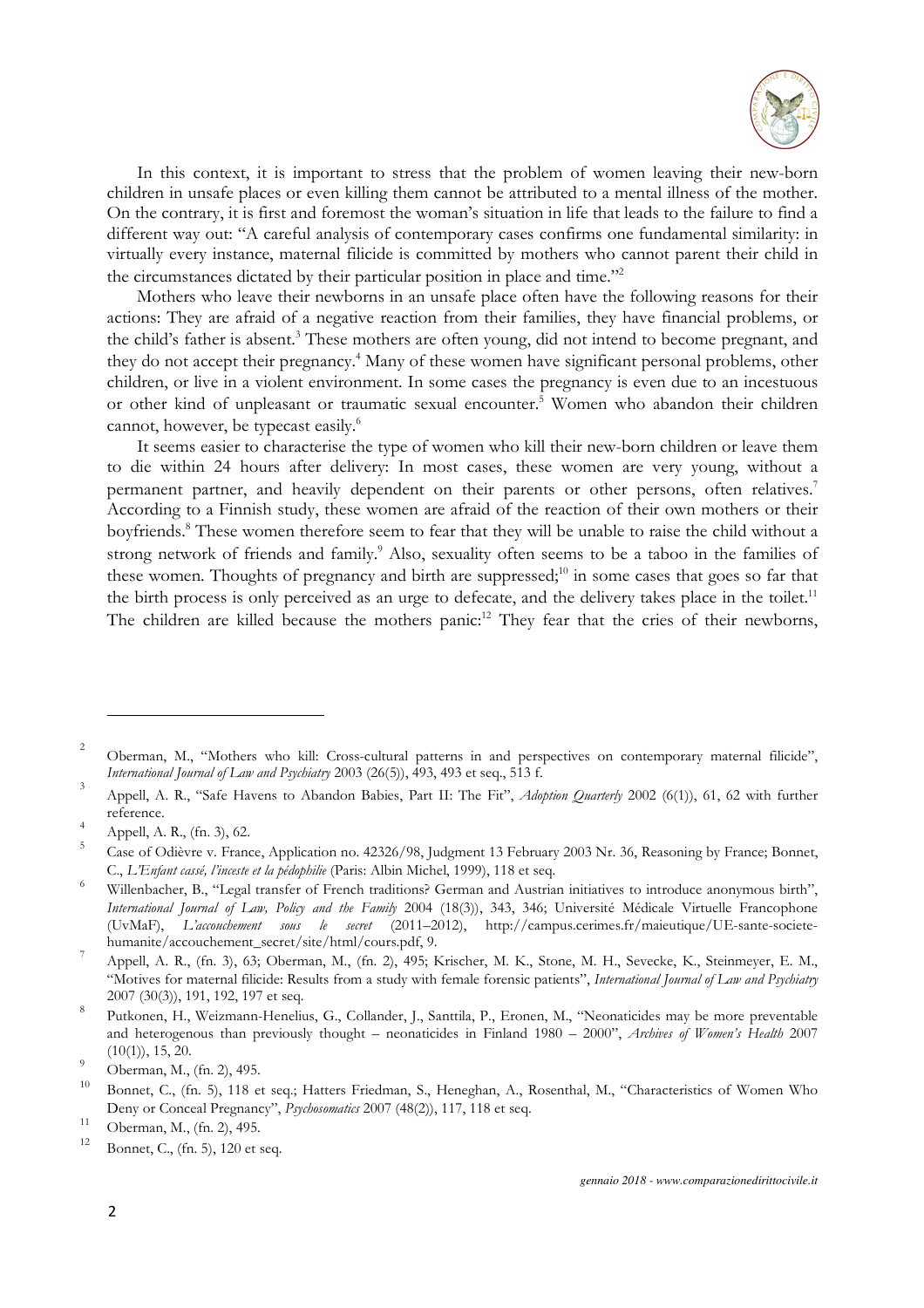

whom they deliver alone and very often in public toilets, could reveal them.<sup>13</sup> These mothers' actions are based on extreme fear and guilt.<sup>14</sup>

Nonetheless, according to the same Finnish study, which examined all confirmed cases of filicide in Finland between 1980 and 2000, a few cases of filicide within 24 hours after delivery are committed by married women that are over 26 years old, already have children, went to their pregnancy check-ups and do not keep their pregnancy and filicide a secret; all of these women seem to have pre-existing mental illnesses and they therefore could not be convicted; they state, however, their "inability to cope with the child" as the motive for their acts.<sup>15</sup> Thus there also seem to be external circumstances that make it impossible for these mothers to let their children live – at the minimum mental illness does not seem to be the only reason for filicide.<sup>16</sup> These women have no criminal record.<sup>17</sup> However, in a few cases the women repeat the act.<sup>18</sup> There is also a US study that shows that it is not only very young unmarried women who commit neonaticide.<sup>19</sup> These two groups of women – except for the mentally ill – never planned to care for their child.<sup>20</sup>

The profile of women who kill their children at a later point of time differs significantly from the profile of those women. It is even harder to generally characterise this group. All the same, mental problems alone fail to account for their acts. They are accompanied by isolation as a decisive factor.<sup>21</sup> These women hide neither their pregnancy nor the birth.<sup>22</sup> Often, they kill their children to protect them from actual or potential harm or suffering.<sup>23</sup> Many of these women are suicidal and commit suicide after killing their child. $^{24}$ 

As mentioned above it seems to be a combination of factors that leads mothers to behave in this manner.

Maybe EUGEN DREWERMANN'S analysis of "Hänsel und Gretel" can be generalised to help understand what happens if a mother's soul is starving and poor. Such a mother is unable to give

 $13$  Appell, A. R., (fn. 3), 63.

<sup>&</sup>lt;sup>14</sup> Appell, A. R., (fn. 3), 63 with further reference.

<sup>&</sup>lt;sup>15</sup> Putkonen, H., Weizmann-Henelius, G., Collander, J., Santtila, P., Eronen, M., (fn. 8), 19.

<sup>&</sup>lt;sup>16</sup> Cf. Oberman, M., (fn. 2), 493 et seq., 513 et seq.

<sup>&</sup>lt;sup>17</sup>Putkonen, H., Weizmann-Henelius, G., Collander, J., Santtila, P., Eronen, M., (fn. 8), 19.

<sup>18</sup> De Bortoli, L., Coles, J., Dolan, M., "A review of Maternal Neonaticide: A Need for Further Research Supporting Evidence-Based Prevention in Australia", *Child Abuse Review* 2013, (22(5)), 327, 333 et seq.

<sup>&</sup>lt;sup>19</sup> See Shelton, J. L., Muirhead, Y., Canning, K. E., "Ambivalence Toward Mothers Who Kill: An Examination of 45 U.S. Cases of Maternal Neonaticide", *Behavioral Sciences and the Law* 2010 (28(6)), 812, 819 et seq.

<sup>&</sup>lt;sup>20</sup> Appell, A. R., (fn. 3), 63 with further reference.

Appell, A. R., (fn. 3), 63; Oberman, M., (fn. 2), 498; Krischer, M. K., Stone, M. H., Sevecke, K., Steinmeyer, E. M., (fn. 7), 197.

 $22$  Appell, A. R., (fn. 3), 63.

<sup>&</sup>lt;sup>23</sup> Appell, A. R., (fn. 3), 63 with further reference; Orthofer, M., Orthofer, R., "Is the introduction of anonymous delivery associated with a reduction of high neonaticide rates in Austria? A retrospective study", BJOG exchange, An International Journal of Obstetrics and Gynaecology 2013 (120(8)), 1028; Hatters Friedman, S., Sorrentino, R., "Commentary: Postpartum Psychosis, Infanticide, and Insanity – Implications for Forensic Psychiatry", The Journal of the American Academy of Psychiatry and the Law 2012 (40(3)), 326, 327; Hatters Friedman, S., Cavney, J., Resnick, Ph. J., "Mothers Who Kill: Evolutionary Underpinnings and Infanticide Law", Behavioral Sciences and the Law 2012 (30(5)), 585, 589.

 $^{24}$  Appell, A. R., (fn. 3), 61 with further reference; Krischer, M. K., Stone, M. H., Sevecke, K., Steinmeyer, E. M., (fn. 7), 198; Hatters Friedman, S., Cavney, J., Resnick, Ph. J., (fn. 23), 589 et seq.; Hatters Friedman, S., Sorrentino, R., (fn. 23), 27.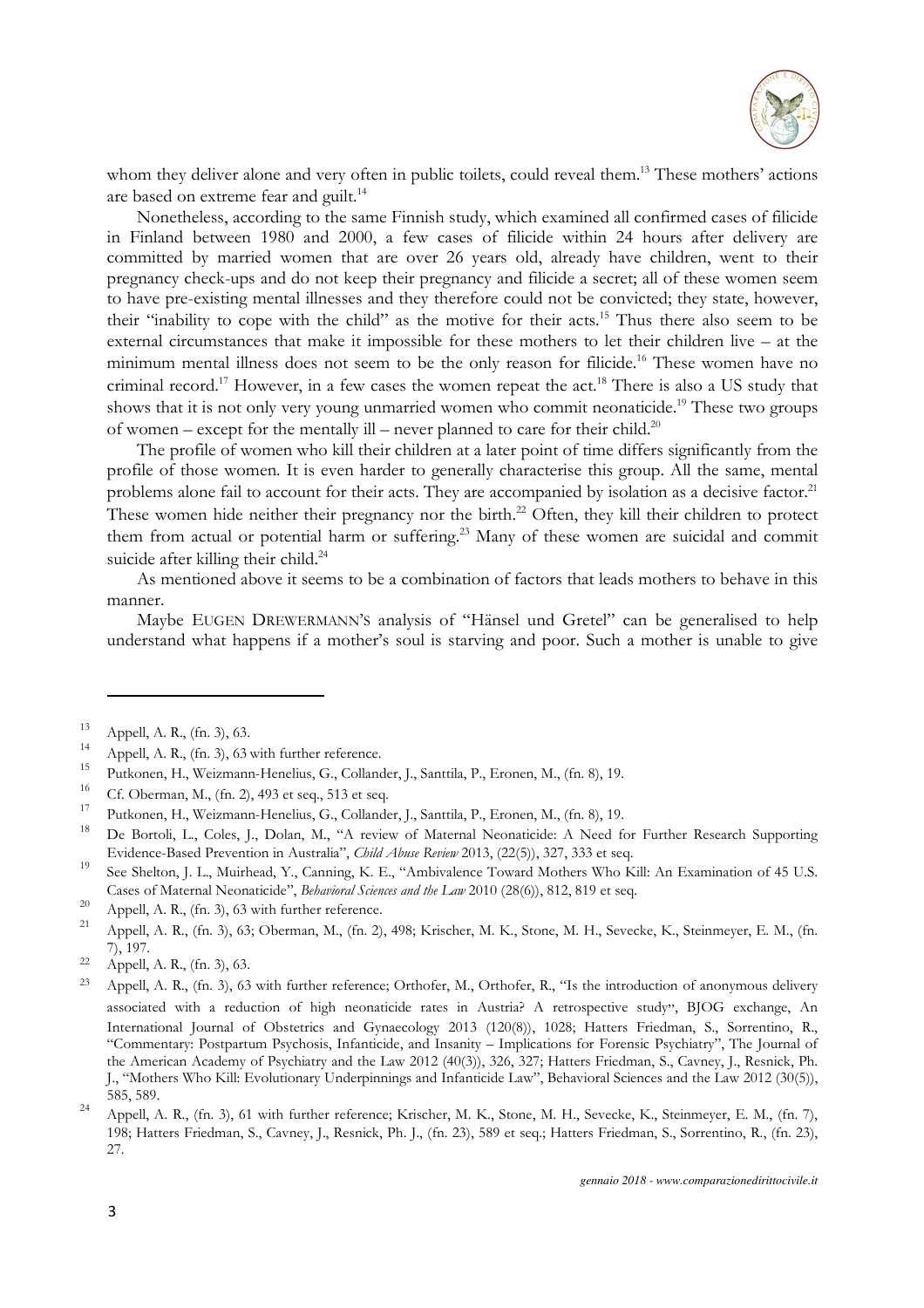

anything. Everything is too much for her.<sup>25</sup> DREWERMANN, a theologian and psychoanalyst, describes this situation – even though he meant physical hunger – as follows:

"The point is reached when biological weakness turns into psychical defence, into a desire for aloneness: Any other person, simply because of his presence, consumes by his demanding existence just the energy that the own body would need so desperately; already the mere contact with another person, a mere conversation, let alone a request or even a new problem, consumes too much of the remaining physical energy. Peace and solitude, to hear nothing, to see nothing – protection through distance and avoidance, those are commands of the body, and this is what is also wanted by the soul now. And now a *child*! This is what the fairy tale of Hänsel and Gretel portrays us as an initial condition!"<sup>26</sup>

How can a mother's soul that is starving (for love) be helped in such a situation? Can legal norms help persuade women who might endanger their child to choose another, life-affirming path?

Admittedly, the law often only has a limited influence. It can neither magically make society unconditionally accept pregnancy, birth, and the raising of children, nor can it grant a high social standing to mothers and motherhood; only to a limited extent can it provide a social network for isolated mothers in order to prevent the raising of children from becoming too heavy a burden.

Social change cannot be achieved externally by coercion and regulation. Society will only change if its members change: "Who changes oneself, changes the world. There is nothing to improve in this world, but a lot of oneself."<sup>27</sup>

Thus, change is an inner path, chosen by people freely if they want to change in order to mentally grow, and become a better father or a better mother, and a better fellow human being. Only when this happens will women who grew up in such families or who chose this path for themselves become independent individuals, who do not see their children as a threat or as a burden too heavy for them, but shall rather wish to give birth to and raise their children – even though life with a child is demanding and challenging.

The growing interest of many people in the deep inner secrets of the metaphysical, psychology and psychotherapy, support groups and counselling shows that many people take steps in the direction of inner growth, the goal of which is not to suppress one's own flaws, but to deal with them responsibly. This can therefore be perceived as a gradual collective change in consciousness, driving new and greater sensitivity. However, it seems that society will need legal crutches a little while longer, until larger parts of it adopt this line of thinking.

What kind of legal norms are able to reconcile all the differing interests – the self-determination of the mother, the child's right to care and identity, the needs of fathers, grandparents and other relatives in respect of the child, as well as the public interest in safeguarding life, health and identity? And what kind of preventive measures can be taken?

<sup>&</sup>lt;sup>25</sup> "Je n'ai pas pu être une enfant, comment voulez-vous que je devienne mère?", Bonnet, C., (fn. 5), 128 as well as Bonnet, C., *Les enfants du secret* (Paris: Odile Jacob, 1992), 96: "Ce cri révèle combien il est difficile pour une femme d'aimer son enfant lorsqu'elle même a été en quelque sorte privée de son enfance. Cette réflexion très profonde montre comment l'amour maternel est lié à l'amour des parents. Une femme pourra-t-elle donner l'amour qu'elle n'a pas reçu? Ne préférat-elle pas interrompre une chaîne de souffrances? On n'imagine jamais à quel point il faut avoir été une enfant heureuse pour se rêver mère."

<sup>&</sup>lt;sup>26</sup> Drewermann, E., Hänsel und Gretel, Aschenputtel, Der Wolf und die sieben Geißlein, Grimms Märchen tiefenpsychologisch gedeutet (München: Deutscher Taschenbuch Verlag, 2008), 19.

<sup>27</sup>Dethlefsen, Th., *Schicksal als Chance* (München: Bertelsmann, 1984), 86 et seq.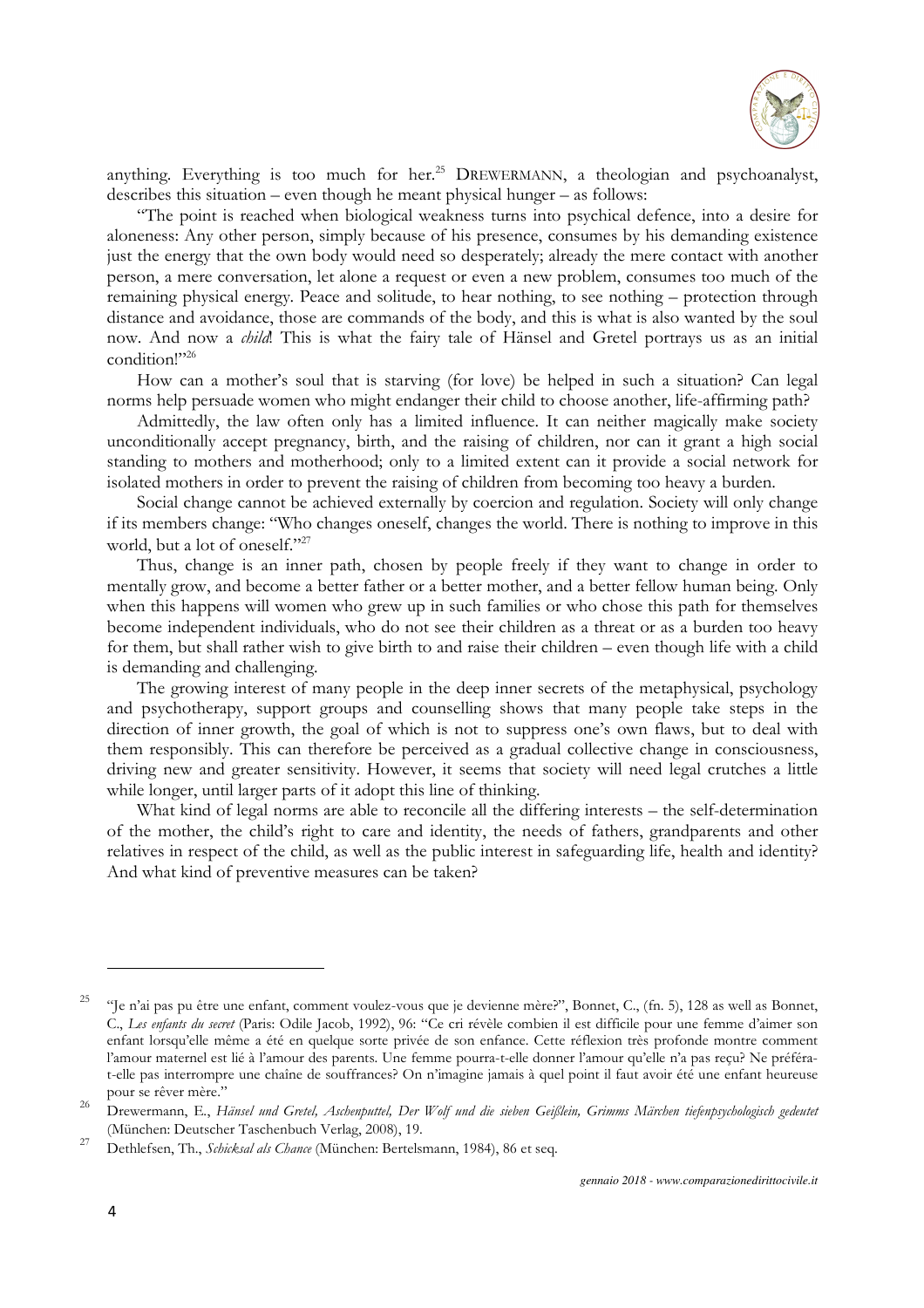

## **2. Contraception and Abortion as Effective Means of Prevention?**

For the first two groups of women, access to regular and emergency contraception such as the "morning after pill" and legal abortions would theoretically prevent unwanted births and the ensuing distress. Regular contraception and – in some countries also – emergency contraception are freely accessible to women, meaning they do not require the cooperation of their partners, medical consultation or treatment, and their family need not know about it. One might deem it sufficient to offer such means to these women free of charge and ensure the confidentiality of their use of these options.

Nonetheless, these vulnerable women are apparently very often not in a position to take matters into their own hands<sup>28</sup> and realise their full potential as autonomous human beings. Rather, they find themselves in many cases in the invidious position of being unable to get pregnant because they must not get pregnant. This is because, in their families, sexuality and pregnancy are a taboo. These are, therefore, phenomena that are not only unspoken but are totally unthinkable.<sup>29</sup> A significant number of women belonging to the first two groups, therefore, ignore their being pregnant because they cannot even admit their pregnancy to themselves.<sup>30</sup> Human consciousness is capable of doing this, however incomprehensible it may seem to outsiders.

Some women want an abortion at a time in which they can no longer ignore the signs of pregnancy because the mechanisms of repression are no longer powerful enough. If the pregnancy is then too advanced to be terminated, they develop obsessive negative thoughts against the unborn, for which they are deeply ashamed.<sup>31</sup> As a result they become mute and paralysed<sup>32</sup> and consequently appear passive and indifferent.<sup>33</sup> Only when they are allowed to speak do they show signs of anxiety, tension, and violent aggressive feelings.<sup>34</sup> But where does this aggressiveness come from?

Women with strong aggressive feelings have often been – so it seems – subject to sexual violence in their youth. Be it through being victims of rape by strangers or even males closely related to them, or be it through confrontation with adult sexuality in other shocking ways,<sup>35</sup> they are – as discussions with affected women have shown – reminded of these traumatic experiences throughout the pregnancy and birth.<sup>36</sup> Aggression towards the child is to be understood as an attempt to eliminate their own uncontrollable distress from memories of traumatic experiences relating to sexuality triggered by the pregnancy and the childbirth.<sup>37</sup>

It seems, however, that most women who kill their newborns predominantly choose passive forms of harm.<sup>38</sup>

<sup>&</sup>lt;sup>28</sup> Marshall, J., "Concealed births, adoption and human rights law: being wary of seeking to open windows into people's souls", *Cambridge Law Journal* 2012 (71(2)), 325, 335; Oberman, M., (fn. 2), 495.

<sup>&</sup>lt;sup>29</sup> Bonnet, C., "Adoption at birth: Prevention against abandonment or neonaticide", *Child Abuse & Neglect* 1993 (17(4)), 501, 505.

<sup>&</sup>lt;sup>30</sup> Bonnet, C., (fn. 5), 118 et seq.; Marshall, J., (fn. 28), 335; Oberman, M., (fn. 2), 495.

 $\frac{31}{32}$  Bonnet, C., (fn. 29), 506.

 $\frac{32}{33}$  Bonnet, C., (fn. 29), 506; Marshall, J., (fn. 28), 332.

 $\frac{33}{34}$  Bonnet, C., (fn. 29), 506.

 $\frac{34}{35}$  Bonnet, C., (fn. 29), 506.

 $\frac{35}{36}$  Bonnet, C., (fn. 29), 506.

 $\frac{36}{37}$  Bonnet, C., (fn. 29), 506.

 $\frac{37}{38}$  Bonnet, C., (fn. 29), 506.

<sup>38</sup>Cf. Putkonen, H., Weizmann-Henelius, G., Collander, J., Santtila, P., Eronen, M., (fn. 8), 19; Shelton, J. L., Muirhead, Y., Canning, K. E., (fn. 19), 821.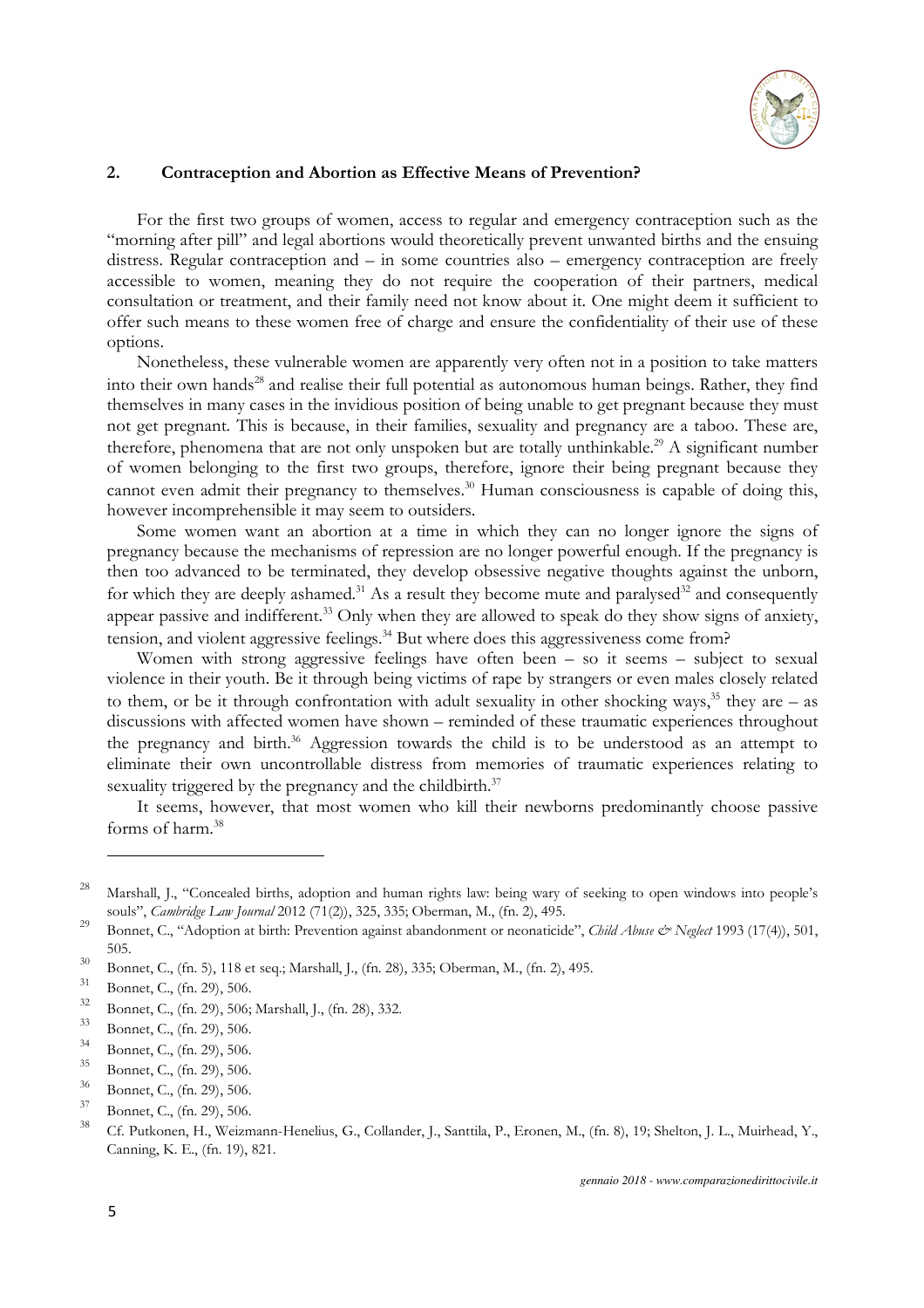

Other women in turn cannot terminate their pregnancy for religious reasons.<sup>39</sup>

This means that even guaranteeing (through medically prescribed contraception, or the "morning after pill", or a medical abortion) these women access to pregnancy-preventing measures free of charge and without their families' awareness would not be enough to have a conclusive preventive effect.

For children of the third group of women – that is those who kill their newborns later than 24 hours after delivery – these means will not be adequate prevention, as these women accept their pregnancy and childbirth.

For that reason, it is not enough simply to provide means that can prevent birth. The law must provide more options: "[N]o society should in the name of the promotion of human rights be forced to leave a woman with abortion as the only apparent safe option".<sup>40</sup> A solution to this problem may be anonymous or confidential births.

However, the anonymous (or confidential) birth should not be the only measure. Teachers, doctors and other people should be encouraged to develop a look for pregnant women in need and to empathetically offer assistance – so that the distress may be alleviated already during pregnancy.<sup>41</sup> Only if a woman understands why she supresses her pregnancy, she will be able to make the best decision for the welfare of her child.<sup>42</sup> This will help prevent their history repeating itself. Such assistance during early pregnancy is an effective way to avoid neonaticide and the abandonment of children.<sup>43</sup>

#### **3. Anonymous or Confidential Birth – Help or Problem?**

It is clear that neither anonymous nor confidential births offer protection to children of women in the third group – those who do not kill their children within 24 hours after delivery but later. In this risk group, only midwives and medical personnel who care for mothers and children after birth can ensure that endangered mothers and their children quickly receive adequate help. In cases in which the continuation of mother and child co-habitation is not advisable, procedures which enable a permanent or temporary foster placement, the adoption of slightly older infants and children, and the protection of mothers from their environment must exist; in such cases, it can be useful to allow the mother "to go into hiding" through non-disclosure of her personal details and the place of her residence until her medical recovery.<sup>44</sup> And if foster placement and adoption fail to guarantee the

 $39$  Marshall, J., (fn. 28), 335.

<sup>40</sup> Concurring opinion of judge Greve in the Case of Odièvre v. France, Application no. 42326/98, Judgment 13 February 2003.

<sup>&</sup>lt;sup>41</sup> De Bortoli, L., Coles, J., Dolan, M., (fn. 18), 335.

<sup>&</sup>lt;sup>42</sup> Bonnet, C., (fn. 29), 510.

<sup>43</sup>Bonnet, C., (fn. 29), 510; for means of prevention cf. United Nations, Convention of the Rights of the Child, Committee on the Rights of the Child, Fifty-seventh session, 30 May–17 June 2011, Consideration of reports submitted by States parties under Article 44 of the Convention, Concluding observations: Czech Republic CRC/C/CZE/CO/3-4, Family environment and alternative care (Arts. 5, 18 (paras. 1-2), 9-11, 19-21, 25, 27 (para. 4) and 39 of the Convention), Abuse and neglect: "50. The Committee strongly urges the State party to undertake all measures necessary to end the "Baby Box" programme as soon as possible and expeditiously strengthen and promote alternatives, taking into full account the duty to fully comply with all provisions of the Convention. Furthermore, the Committee urges the State party to increase its efforts to address the root causes which lead to the abandonment of infants, including the provision of family planning as well as adequate counselling and social support for unplanned pregnancies and the prevention of risk pregnancies."

 $^{44}$  Appell, A. R., (fn. 3), 64.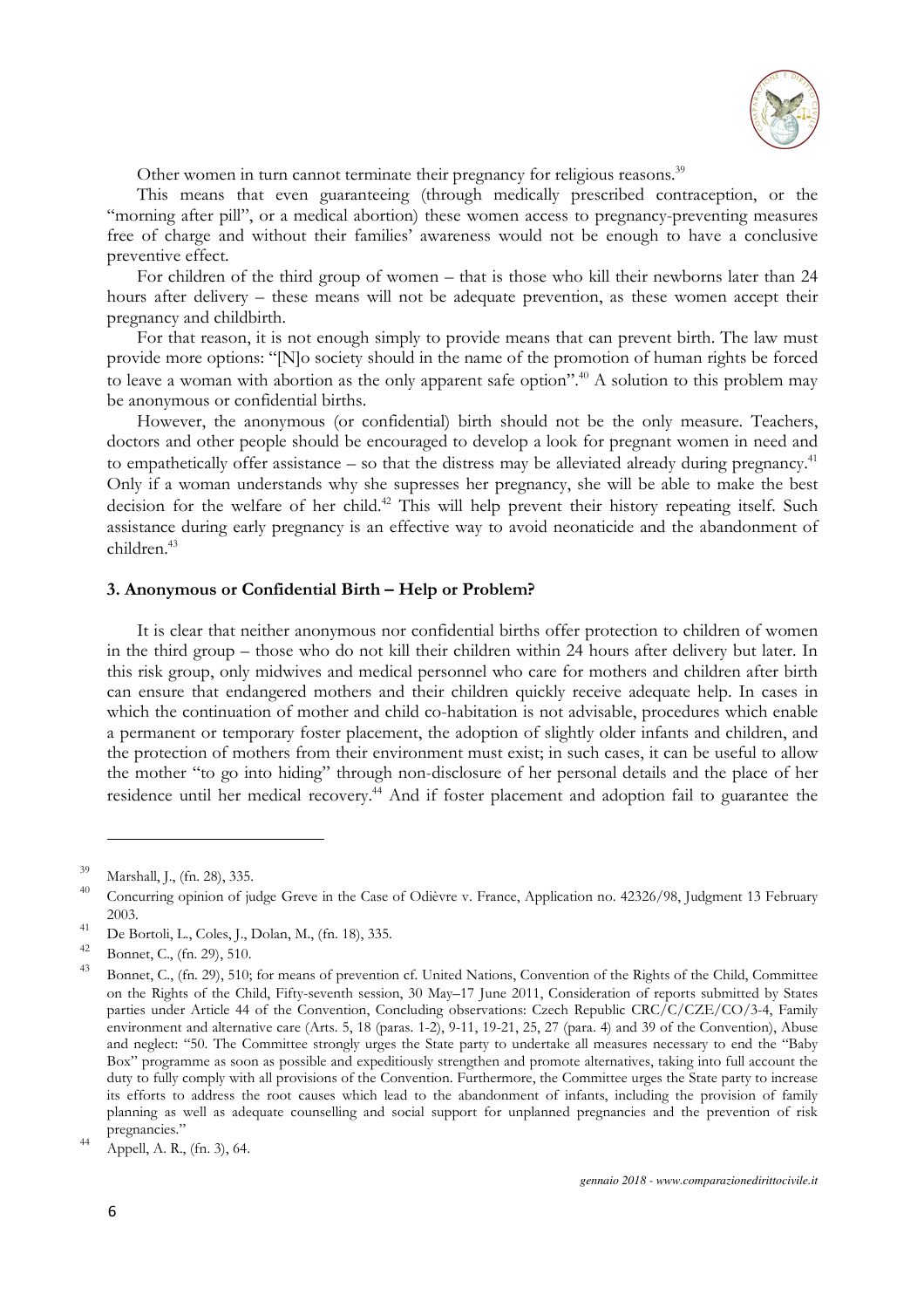

safety of the child from its biological mother, it is also necessary to provide protection for the child. In such cases, it may help if the personal details and location of the child remain confidential.

By contrast, a new study<sup>45</sup> seems to have proved that a significant increase in the survival of newborns for the first two groups of women is achieved when mothers are given the chance to give birth to their children in a safe environment anonymously and leave their children there physically healthy,<sup>46</sup> but only if the introduction of such a law for anonymous births is continuously accompanied by a publicity campaign, i.e. in schools, on the internet and on television and radio.<sup>47</sup> This study, which is based on police reports of neonaticides from 1975-2012 in Austria, shows a significant drop in cases of neonaticide in Austria immediately after the introduction of anonymous birth (27 July 2001)<sup>48</sup> and the accompanying campaign. However, it also shows a subsequent increase in neonaticides with a simultaneous sharp decline in the number of anonymous births, which is probably because the campaign was discontinued a short time after the introduction of the new legislation.<sup>49</sup> An earlier Austrian study – which seemingly identified a steady decline of neonaticides from 1975 that only stagnated since 2004, attributing this to social developments – accordingly appears to be disproved.<sup>50</sup>

Nevertheless, opinion on the desirability of anonymous births is divided in Austria. This probably explains why there has been no new public awareness campaign since the first.

In France, a similar division of opinion regarding the desirability of anonymous births is evident. Depending on one's *Weltanschauung*, anonymous births are either rejected, require amendment, or are strongly supported.<sup>51</sup> On the one side, the French *Académie de médecine* has retained in their *communiqué* of 8 March 2011 in which it considers anonymous births as very useful because they are the only way to ensure that mothers and children in need do not suffer harm. Confidential births (*l'accouchement* 

<sup>&</sup>lt;sup>45</sup> Grylli, C., Brockington, I., Fiala, C., Huscsava, M., Waldhoer, T., Klier, C.M., "Anonymous birth law saves babies – optimization, sustainability and public awareness", *Archives of Women's Mental Health* 2015 (19(2)), 1, 4. This study is to be understood as a reply to a note by Orthofer, M., Orthofer, R., (fn. 23), 1028, which criticised the study Klier, C.M., Grylli, C., Amon, S., Fiala, C., Weizmann-Henelius, G., Pruitt, S.L., Putkonen, H., "Is the introduction of anonymous delivery associated with a reduction of high neonaticide rates in Austria? A retrospective study", *BJOG, An International Journal of Obstetrics and Gynaecology* 2013 (120(4)), 428 et seq., as this study evaluated police records of neonaticides in Austria between 1991 and 2011, while the study by Orthofer, M., Orthofer, R., "Angebot zur anonymen Kindesabgabe, Reduzieren anonyme Geburten und Babyklappen die Tötung von Neugeborenen?", *Pädiatrie & Pädologie* 2013 (48(3)), 22, 23 et seq. evaluated both police records and conviction records regarding neonaticides between 1975 and 2011. Klier, C.M., Grylli, C., Amon, S., Fiala, C., Weizmann-Henelius, G., Putkonen, H., (fn. 45), 1028 et seq. reply to this criticism, that police records are more reliable than conviction records as not every neonaticide lead to a conviction. Furthermore, there is typically only one conviction, even if a woman commits more than one neonaticide.

<sup>&</sup>lt;sup>46</sup> Cf. the study of Grylli, C., Brockington, I., Fiala, C., Huscsava, M., Waldhoer, T., Klier, C.M., (fn. 45), 4; Klier, C.M., Grylli, C., Amon, S., Fiala, C., Weizmann-Henelius, G., Putkonen, H., (fn. 45), 431; cf. Bonnet, C., (fn. 29), 501 et seq.

<sup>47</sup>Grylli, C., Brockington, I., Fiala, C., Huscsava, M., Waldhoer, T., Klier, C.M., (fn. 45), 4; Klier, C.M., Grylli, C., Amon, S., Fiala, C., Weizmann-Henelius, G., Putkonen, H., (fn. 45), 432.

<sup>48</sup> Austrian Decree of 27 July 2001 on baby flaps and anonymous birth. However, this decree is no positive legal regulation of anonymous births, but only annuls the criminal offense of abandoning a newborn. Cf. http://anonymegeburt.at/fachkrafte/gesetze/erlass-des-osterr-justizministeriums-vom-27-7-2001/. On the problem of this very basic regulation Aebi-Müller, R., "Anonyme Geburt und Babyfenster – Gedanken zu einer aktuellen Debatte", *FamPra.ch* 2007 (3), 544, 565.

<sup>&</sup>lt;sup>49</sup> Grylli, C., Brockington, I., Fiala, C., Huscsava, M., Waldhoer, T., Klier, C.M., (fn. 45), 4.

 $^{50}$  Orthofer, M., Orthofer, R., (fn. 45), 23 et seq.

<sup>51</sup>Lefaucher, N., "The French 'Tradition' of Anonymous Birth: The Lines of Argument", *International Journal of Law, Policy and the Family* 2004 (18(3)), 319, 327 et seq.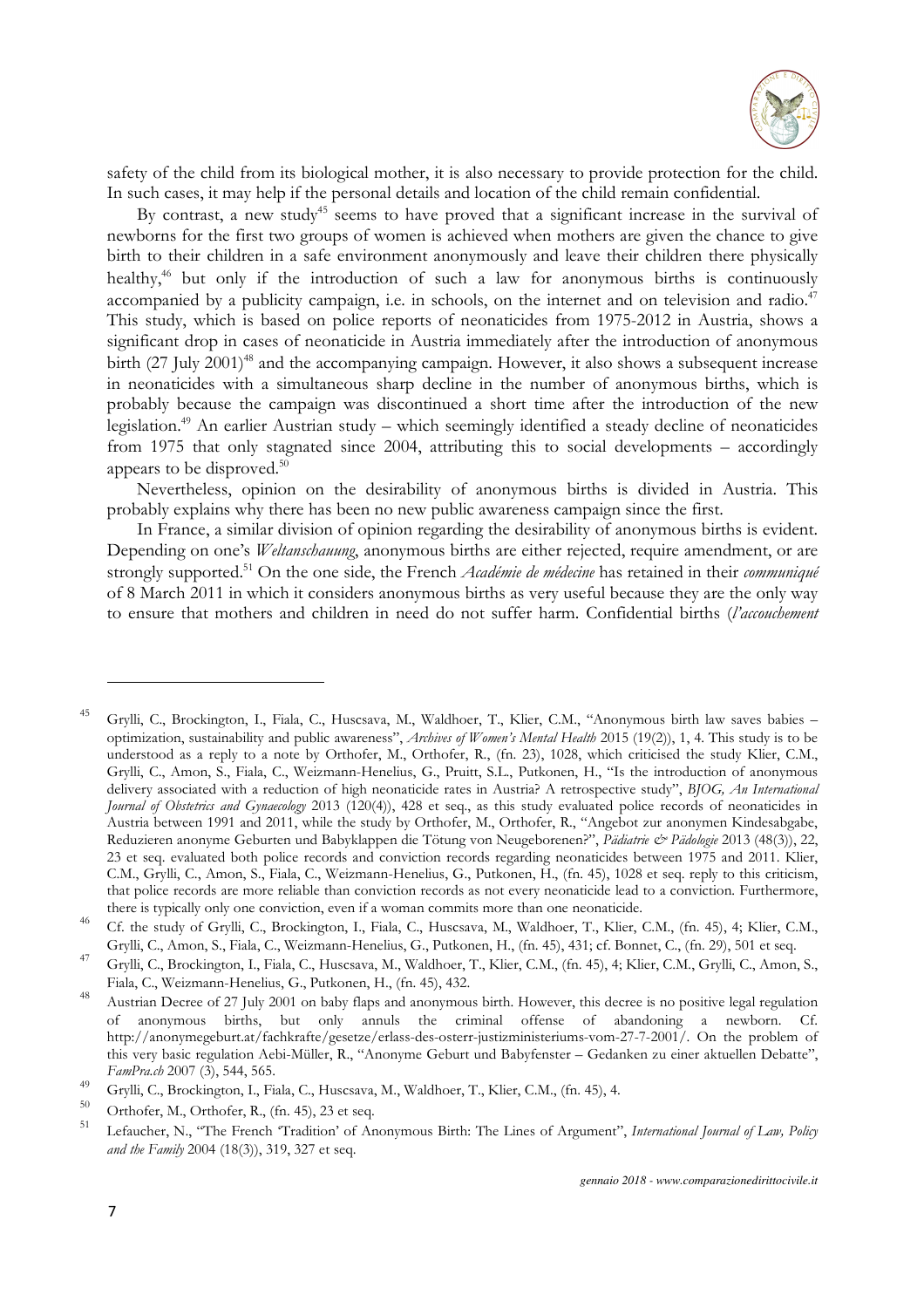

*dans le secret*) in turn are rejected as currently unsuitable.<sup>52</sup> And the French *Conseil Constitutionnel* has decided in its judgment of 16 May 2012 that the legal provisions of 22 January 2002 allowing women in France to give birth anonymously are not unconstitutional.<sup>53</sup>

Whether or not anonymous births should be allowed is, as it seems, a very controversial question. Those who reject anonymous birth stress that the profile of women who leave their children is not clear;<sup>54</sup> that anonymous birth can be used to force pregnant women to abandon their children;<sup>55</sup> that it is mainly adoption agencies and adoptive parents that profit from the mothers' anonymity;<sup>56</sup> that such anonymity-promoting solutions are contrary to the modern trend of conducting adoptions as openly as possible in order to facilitate multi-parenthood<sup>57</sup> and to help the children in their search for their identity;<sup>58</sup> and, lastly, that these anonymous mothers are not aware of the far-reaching consequences the anonymous birth may have for them<sup>59</sup>.

Indeed, anonymous and confidential births can cause big problems – for the mothers, the children and other relatives. And it actually seems that the trend towards greater openness of adoptions can help the concerned parties with their own development or in their relative development, with their questions, and with overcoming their guilt or shame.<sup>60</sup> However, it is important to design the open adoptions and multi-parenting concepts in a way that does not

<sup>52</sup>Henrion, R., "Communiqué, À propos de l'accouchement dans le secret", *Bulletin de l'Académie Nationale de Médecine* 2011, 195, n° 3, séance du 8 mars 2011, 729-732 (http://www.academie-medecine.fr/bulletin/): "Sans sous-estimer aucunement l'importance pour tout être humain de connaître ses origines, exigence naturelle dont l'absence peut être source de très grande souffrance psychologique, l'Académie nationale de médicine demande que la question soit considérée dans sa globalité et ses aspects les plus concrets sans se limiter au seul aspect psychologique des adultes à la recherche de leur origine. La mise en cause de l'anonymat serait lourde de conséquences en compromettant la confiance des femmes en grande difficulté, leur faisant fuir les maternités et les services sociaux avec les risques que cela comporte pour les mères, les nourrissons et les enfants". Cela conduirait à augmenter le nombre d'accouchements faits "dans la clandestinité, dans les pires conditions, avec les risques de déchirures graves du périnée, d'hémorragies … [auxquels] succèdent des abandons dans des lieux variés et des conditions précaires. Aux mieux, l'enfant est recueilli dans un état d'hypothermie. Au pire, il est retrouvé mort et la mère risque fort d'être condamnée pour infanticide." Quoted in: Université Médicale Virtuelle Francophone (UvMaF), *L'accouchement sous le secret* (2011–2012), http://campus.cerimes.fr/maieutique/UE-sante-societe-humanite/accouchement\_secret/site/html/cours.pdf, 13 et seq.

<sup>53</sup>Cf. Bonnet, C., Kramer, E., Chabernaud, J.-L., "L'anonymat de l'accouchement et la transmission d'informations non identifiantes, À propos de la décision du Conseil Constitutionnel du 16 mai 2012", *La lettre du Conseil de l'Ordre, Contact Sages-femmes No. 32* 2012, 34, 34. Relating to the conformity with the ECHR: Case of Odièvre v. France, Application no. 42326/98, Judgment 13 February 2003, Nr. 49; critisised by Besson, S., "Enforcing the child's right to know her origins: contrasting approaches under the Convention on the Rights of the Child and the European Convention on Human Rights", *International Journal of Law, Policy and the Family* 2007 (21(2)), 137, 151.

<sup>&</sup>lt;sup>54</sup> Willenbacher, B., (fn. 6), 346; Aebi-Müller, R., (fn. 48), 560.

Willenbacher, B., (fn. 6), 346; Bonnet, C., (fn. 5), 124 points out that there were cases in France before 1990 where (especially minor) women were forced to give birth anonymously because of familial or other pressures and that these women, since they did not do it voluntarily, never overcame the experience; but the risk of exerting pressure exists much more clearly today due to baby flaps, cf. Bonnet, C., Chabernaud, J.-L., "Pourquoi des femmes accouchent dans l'anonymat ?", *Pratiques No. 64* 2014, 84, 85, because women are not taken out of their familiar surroundings and so never even receive an offer to talk about their situation with trained staff.

 $^{56}$  Willenbacher, B., (fn. 6), 349.

 $^{57}$  Willenbacher, B., (fn. 6), 349.

<sup>&</sup>lt;sup>58</sup> Willenbacher, B., (fn. 6), 347 Lefaucher, N., (fn. 51), 338 et seq.

<sup>59</sup>Wiesner-Berg, S., ""Babyklappe" und "anonyme Geburt": Rechtskonflikte zwischen Mutter und Kind?", *FamPra.ch* 2010 (3), 521, 541 et seq.

<sup>60</sup>Institut für Demoskopie Allensbach, *Schwangerschaftskonflikt und anonyme Geburt Befragung von Müttern, die von SterniPark betreut wurden* (2012), http://www.sternipark.de/fileadmin/content/6227 Allensbach -\_Bericht\_Sternipark\_Anonyme\_Geburt.pdf, 100 et seq.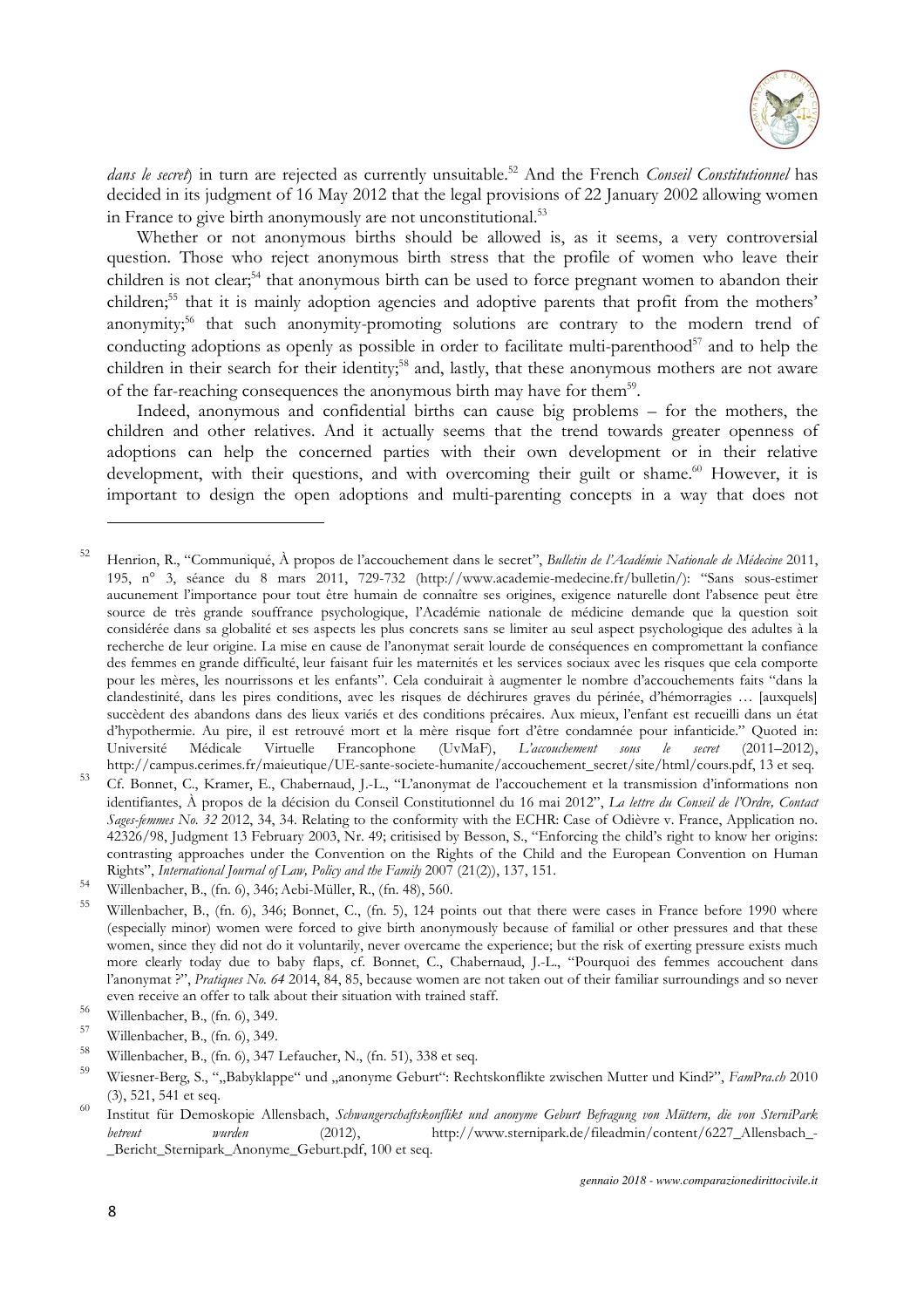

discourage parents from adopting in favour of surrogacy. It is essential to ensure that all children find a family. And surrogate motherhood comes with its own considerable problems: As surrogate mothers also carry children that they do not wish to keep, the important prenatal attachment is missing<sup>61</sup>.

## **4. Anonymous Birth – in Contrast or in Line with the Rights of Children to Identity based on the UN Convention on the Rights of the Child?**

Austria<sup>62</sup> and France (Art. 311-25 and Art. 341-1 *Code civil*) are not the only countries which allow for anonymous birth. Other countries, such as Italy<sup>63</sup> (Art. 30 no. 1(a) of the Decreto Presidente della Repubblica 3 novembre 2000, no.  $396^{64}$ ; see also Art. 28 no. 5 - 7 of the legge 4 maggio 1983, n. 184) and Luxembourg<sup>65</sup> (Art. 334 para. 4 *Code civil*) permit it as well.

<sup>61</sup> McK. Doan, H., Zimerman, A., "Prenatal Attachment: A Developmental Model", *International Journal for Prenatal and Perinatal Psychology and Medicine* 2008 (20), 20, 20 et seq.; van Bakel, H.J.A., Maas, A.J.B.M., Vreeswijk, C.M.J.M, Vingerhoets, A. J.J.M., "Pictorial representation of attachment: measuring the parent-fetus relationship in expectant mothers and fathers", *Pregnancy and Childbirth* 2013 (13:138), 1, 1 et seq.; Brandon, A. R., Pitts, S., Denton, W. H., Stringer, C. A., Evans, H. M., "A History of the Theory of Prenatal Attachment", *The Journal of Prenatal and Perinatal Psychology and Health* 2009, (23(4)), 201, 201 et seq.

<sup>62</sup>Austrian Decree of 27 July 2001 on baby flaps and anonymous birth. However, this decree is no positive legal regulation of anonymous births, but only annuls the criminal offence of abandoning a newborn. Cf. http://anonymegeburt.at/fachkrafte/gesetze/erlass-des-osterr-justizministeriums-vom-27-7-2001/. On the problem of this very basic regulation Aebi-Müller, R., (fn. 48), 565.

<sup>&</sup>lt;sup>63</sup> Even though the mother's details are not reported in the declaration of birth and not registered in the certificate of birth, they can, at least in theory, be found by consulting the certificate of assistance to parturition and the related medical records concerning the mother, see Troiano, S., "Understanding and Redefining the Rationale of State Policies Allowing Anonymous Birth: A Difficult Balance between Conflicting Interests", *International Journal of the Jurisprudence of the Family* 2013 (4), 177, 181 et seq. Please note that in Italy there is a reform proposal of 19 June 2015 (n. 1978) regarding Art. 28 of the Act of 4 May 1983, n. 184 related to access to information for children who have not been recognised at their birth (Modifiche all'articolo 28 della legge 4 maggio 1983, n. 184, e altre disposizioni in materia di accesso alle informazioni sulle origini del figlio non riconosciuto alla nascita); see: http://www.senato.it/leg/17/BGT/Schede/Ddliter/44394.htm and for the text of the modification proposal (see<br>especially no. 7, 7bis, and 7ter of Art. 28: especially no. 7, 7bis, and 7ter of Art. 28: http://www.senato.it/leg/17/BGT/Schede/FascicoloSchedeDDL/ebook/45784.pdf. If the proposal were adopted, anonymously born children could obtain non-identifying information on their mother or, if the mother consents to it, identifying information. The reform in Italy is still ongoing (information dated 4 February 2018).

<sup>64</sup>"La dichiarazione di nascita è resa da uno dei genitori, da un procuratore speciale, ovvero dal medico o dalla ostetrica o da altra persona che ha assistito al parto, rispettando l'eventuale volontà della madre di non essere nominata."

<sup>65</sup> Please note that in Luxembourg a reform proposal was published in 2013: Projet de loi portant réforme du droit de la filiation, n° 6568, du 18 April 2013, http://www.mj.public.lu/actualites/2013/06/Presentation\_reforme\_filiation\_/PDL\_6568\_CHD.pdf. See the critical opinion of the CCDH dated 15 June 2015: https://ccdh.public.lu/content/dam/ccdh/fr/avis/2015/Avis-PL6568 filiation-final-05062015.pdf: "Le législateur devrait prévoir l'obligation pour la mère de laisser des informations dans un système centralisé ainsi que la création d'un mécanisme qui permet de lever le secret de l'identité de la mère et qui facilite à l'enfant la recherche d'informations sur ses origines. Le Luxembourg doit lever la réserve n°4 concernant l'article 7 de la Convention relative aux droits des enfants de New York de 1989."; see also https://ccdh.public.lu/content/dam/ccdh/fr/archives/2015/revue-de-presse-avis-filiation.pdf. Complete data on the project:

http://www.chd.lu/wps/portal/public/Accueil/TravailALaChambre/Recherche/RoleDesAffaires?action=doDocpaDet ails&id=6568. According to the news, this reform proposal was to be implemented very soon; see the news at: http://www.lessentiel.lu/fr/news/luxembourg/story/26100400 of 10 March 2016, but this was not the case. The ongoing, modified project (6568A Projet de loi portant réforme du droit de la filiation, modifiant le Code civil, le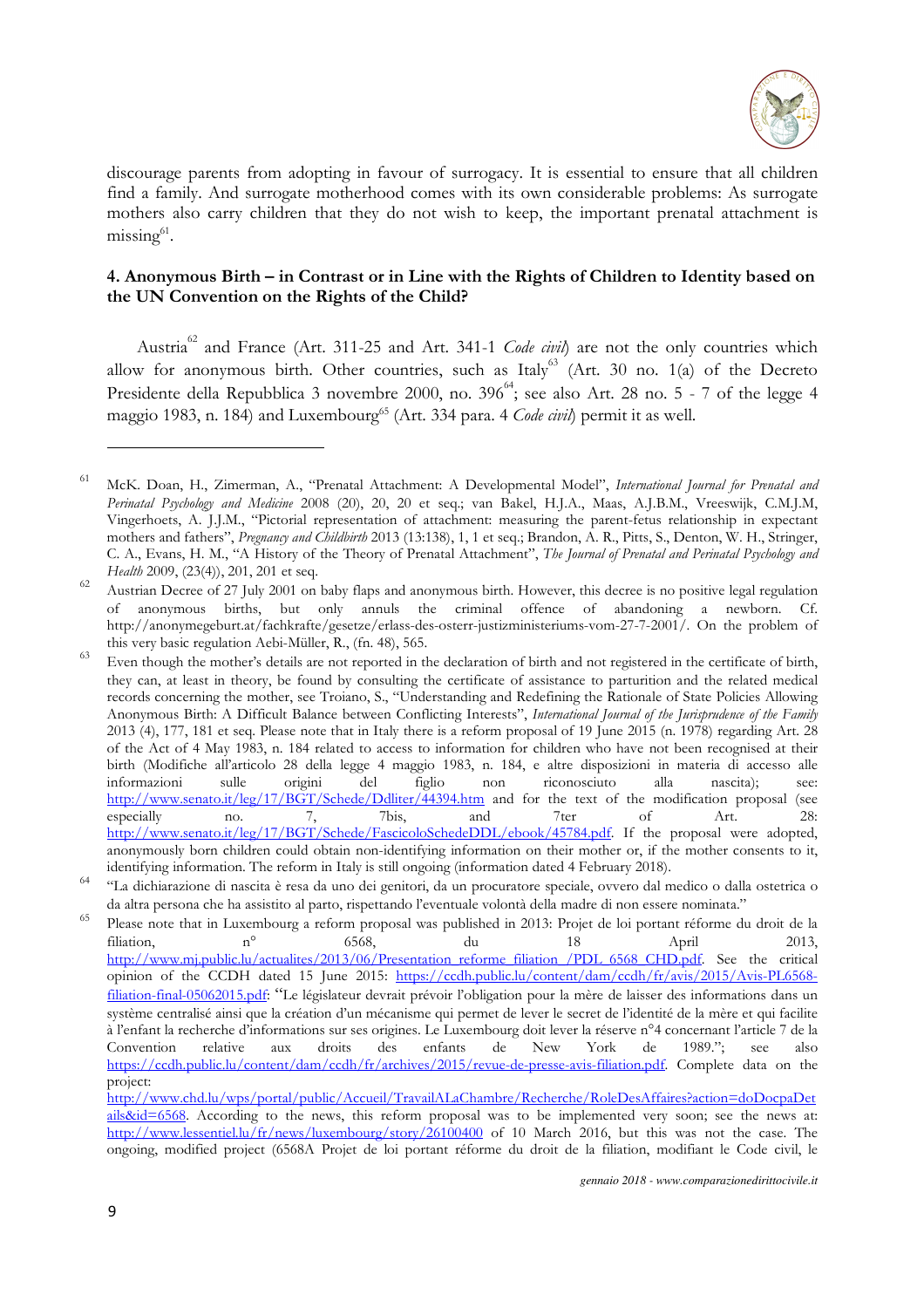

In contrast to such rules Germany opted for confidential birth in 2014.<sup>66</sup> In the eighteen months following its introduction approximately 150 babies were born confidentially in Germany.<sup>67</sup> Nevertheless, anonymous birth is still being practised in Germany; and Germany has, so far, not shut down the baby boxes ("Babyklappen", i.e. "baby hatches" where a baby may be left at a hospital or another medical institution which takes immediately care of the baby). However, the German system, unlike the French (see chapter 7 for a detailed comparison of these systems), does not permit caregivers, unless the mother gives her consent to it, to: (i) collect non-identifying information concerning the mother if she delivers anonymously at a hospital, (ii) keep a record of it or (iii) to deposit this information with an authority.<sup>68</sup> This means that an anonymously born child in Germany has no access to any kind of information.

Unlike the French, Luxembourgish, and Italian systems<sup>69</sup> most other legal systems (e.g. the German, Austrian, Swiss, and common law systems; see also Art. 2 of the European Convention on the Legal Status of Children Born out of Wedlock of 1975) do imply that carrying a baby and giving birth lead to motherhood. However, with adoption the legal ties between mother and child break.

In the UK it is not legally permitted to give birth anonymously.<sup>70</sup> But there the mother is allowed to leave the child at the hospital after the birth, after having identified herself, $71$  and to give the baby over for adoption.<sup>72</sup>

In the US all 50 states, the District of Columbia, and Puerto Rico have enacted safe haven legislation.<sup>73</sup> In most states with safe haven laws, either parent may surrender his or her baby to a safe haven.<sup>74</sup> The purpose of safe haven laws is to ensure that relinquished children are left with persons who can immediately provide care for them.<sup>75</sup> In some states anonymity for the relinquishing parent is expressly guaranteed.<sup>76</sup> In others the safe haven provider cannot force the parent to provide

Nouveau Code de procédure civile, le Code pénal, la loi communale du 13 décembre 1988 et la loi du 1er août 2007 relative aux tissus et cellules humains destinés à des applications humaines) can be found here: http://www.chd.lu/wps/PA\_RoleDesAffaires/FTSByteServingServletImpl?path=/export/exped/sexpdata/Mag/0004/ 103/9037.pdf: "Art. 312bis. L'enfant a le droit d'avoir, dans la mesure du possible, accès à ses origines. Cet accès à ses origines est sans effet sur son état civil et sur sa filiation."

<sup>&</sup>lt;sup>66</sup> Schwangerschaftskonfliktgesetz (Abschnitt 6: Vertrauliche Geburt): http://www.gesetze-iminternet.de/bundesrecht/beratungsg/gesamt.pdf.

<sup>67</sup>Aktuelle Notizen, *Zeitschrift für Kindschaftsrecht und Jugendhilfe herausgegeben in Verbindung mit der Bundeskonferenz für Erziehungsberatung e.V.* 2016, 83.

<sup>&</sup>lt;sup>68</sup> See also Deutscher Verein für öffentliche und private Fürsorge e.V., *Empfehlungen des Deutschen Vereins zur vertraulichen Geburt* (2015), https://www.deutscher-verein.de/de/empfehlungen-stellungnahmen-2015-empfehlungen-des-deutschenvereins-zur-vertraulichen-geburt-1859,724,1000.html , 8.

<sup>&</sup>lt;sup>69</sup> See on the French and Italian models of anonymous birth Troiano, S., (fn. 63), 179 et seq.

<sup>&</sup>lt;sup>70</sup> Offences against a Person Act, 1861, s. 27 (UK); Marshall, J., (fn. 28), 335.

 $^{71}$  Registration of Births Act, 1953, s. 2 (UK).

<sup>&</sup>lt;sup>12</sup> Marshall, J., (fn. 28), 335.

<sup>73</sup>Infant Safe Haven Laws, Child Welfare Information Gateway, Children's Bureau, Washington 2013, 2: https://www.childwelfare.gov/topics/systemwide/laws-policies/statutes/safehaven/.

<sup>74</sup>Infant Safe Haven Laws, Child Welfare Information Gateway, Children's Bureau, Washington 2013, 2: https://www.childwelfare.gov/topics/systemwide/laws-policies/statutes/safehaven/.

<sup>&</sup>lt;sup>75</sup> Infant Safe Haven Laws, Child Welfare Information Gateway, Children's Bureau, Washington 2013, 2: https://www.childwelfare.gov/topics/systemwide/laws-policies/statutes/safehaven/.

<sup>76</sup> Infant Safe Haven Laws, Child Welfare Information Gateway, Children's Bureau, Washington 2013, 4: https://www.childwelfare.gov/topics/systemwide/laws-policies/statutes/safehaven/.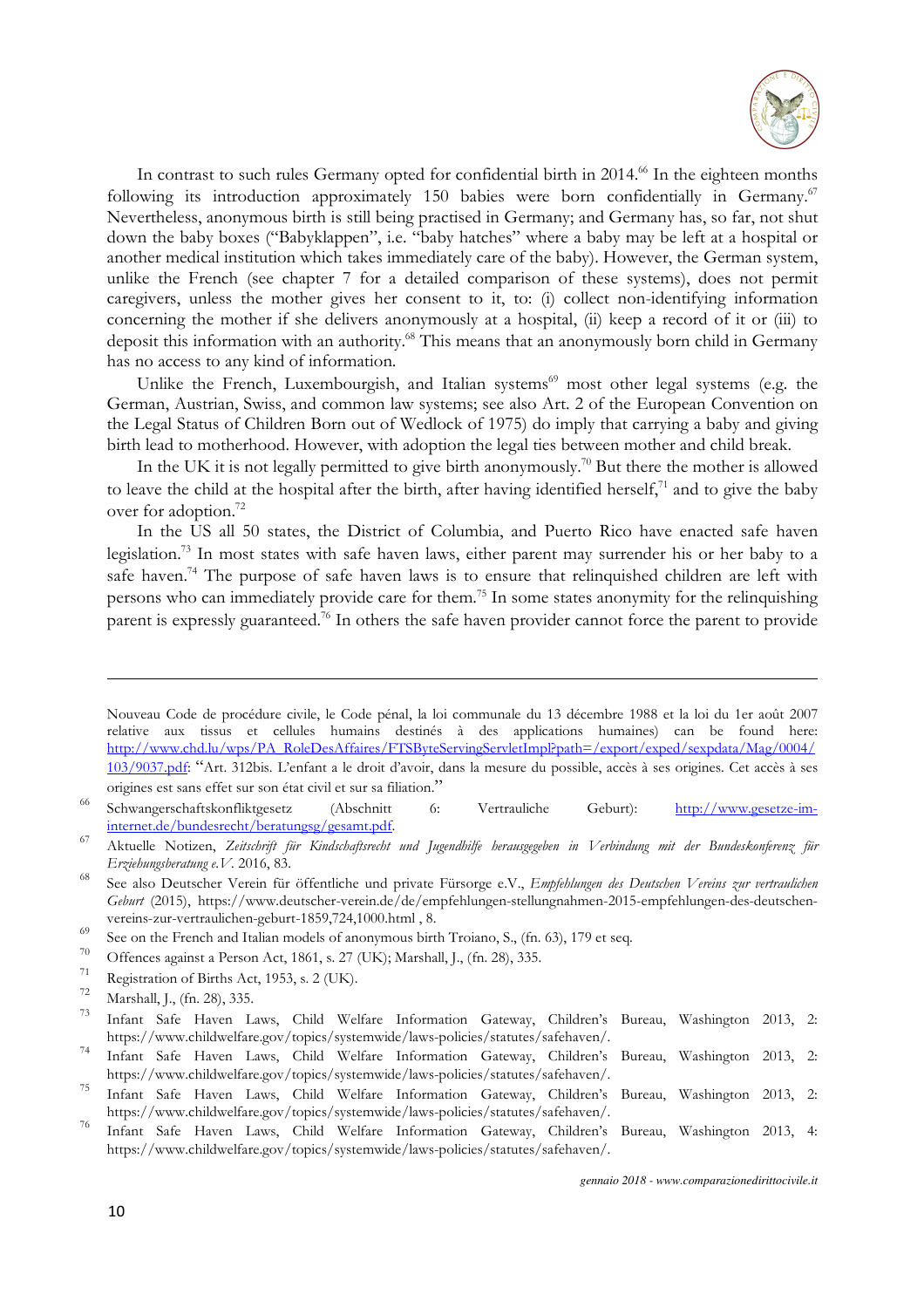

identifying information.<sup>77</sup> Some of the laws permit persons at safe havens to inquire about nonidentifying information, such as medical history.<sup>78</sup> In addition to the guarantee of anonymity, most states exempt parents who safely relinquish their infants from criminal liability.<sup>79</sup> However, the privileges of anonymity and immunity are forfeited in most states if the child has been abused or neglected.<sup>80</sup>

The question is whether the UN Convention on the Rights of the Child of 20 November 1989 prohibits or allows anonymous birth. This UN Convention has so far been ratified by 196 countries, the United States still not among them.

Art. 7 of the UN Convention on the Rights of the Child (UN-CRC) states that the child shall "as far as possible" have the right to know his or her parents. This wording is explained by the drafting history of Art. 7 UN-CRC. During the drafting process various national delegations referred to their national law concerning secret adoption, and stated that the child's right to know his or her parents could not be absolute.<sup>81</sup> However, because of the vagueness of the expression, which gave rise to doubts as to its content,<sup>82</sup> explicit reservations concerning Art. 7 UN-CRC were made by a few countries.<sup>83</sup> Anonymous birth has a long tradition in both France and Luxembourg (Art. 334 para. 4 *Code civil*). Luxembourg therefore entered a reservation in which it stated that according to its belief Art. 7 UN-CRC presented no obstacle to the law in respect of anonymous birth, "which is deemed to be in the interest of the child, as provided under Article 3 of the Convention". Interestingly enough, France did not enter such a reservation to Art. 7 UN-CRC. This might be because France saw her interests sufficiently protected by said mitigation ("as far as possible").

Art. 7 UN-CRC is closely related to Art. 8 UN-CRC which provides that State parties undertake to respect the child's right to preserve his or her identity, including name and family relations as recognized by law without unlawful interference. The drafting history shows that Art. 8 originates in the proposal of Argentina's delegation to protect the child's "true and genuine personal, legal and family identity".<sup>84</sup> This is due to historical reasons: During the military junta in Argentina in the 1970s children and adults had disappeared; some of the children were placed in other families. This led to the arbitrary severance of family ties in Argentina in that period.<sup>85</sup> Therefore, Art. 8 UN-CRC is concerned with the biological relationship of natural parent and child, even though it fails to expressly address questions of paternity and filiation.<sup>86</sup> And this is also true with regard to Art. 7 UN-

<sup>&</sup>lt;sup>77</sup> Infant Safe Haven Laws, Child Welfare Information Gateway, Children's Bureau, Washington 2013, 4: https://www.childwelfare.gov/topics/systemwide/laws-policies/statutes/safehaven/.

<sup>&</sup>lt;sup>78</sup> Appell, A. R., "Safe Havens to Abandon Babies, Part I: The Law", *Adoption Quarterly* 2002 (5(4)), 59, 63.

<sup>79</sup>Infant Safe Haven Laws, Child Welfare Information Gateway, Children's Bureau, Washington 2013, 4 et seq.: https://www.childwelfare.gov/topics/systemwide/laws-policies/statutes/safehaven/.

<sup>80</sup> Infant Safe Haven Laws, Child Welfare Information Gateway, Children's Bureau, Washington 2013, 5: https://www.childwelfare.gov/topics/systemwide/laws-policies/statutes/safehaven/.

<sup>&</sup>lt;sup>81</sup> Detrick, S., *A Commentary on the United Nations Convention on the Rights of the Child* (The Hague/Boston/London: Martinus Nijhoff Publishers, 1999), 153.

 $\frac{82}{83}$  Detrick, S., (fn. 81), 153.

The Czech Republic also entered a reservation concerning Art. 7 UN-CRC; it stated there that it would maintain the confidentiality of the child's origin concerning cases involving artificial fertilization and certain adoption procedures based on anonymity. Poland made a similar reservation concerning adoptions.

 $84$  Detrick, S., (fn. 81), 163.

 $^{85}$  Detrick, S., (fn. 81), 159 et seq.

Detrick, S., (fn. 81), 163.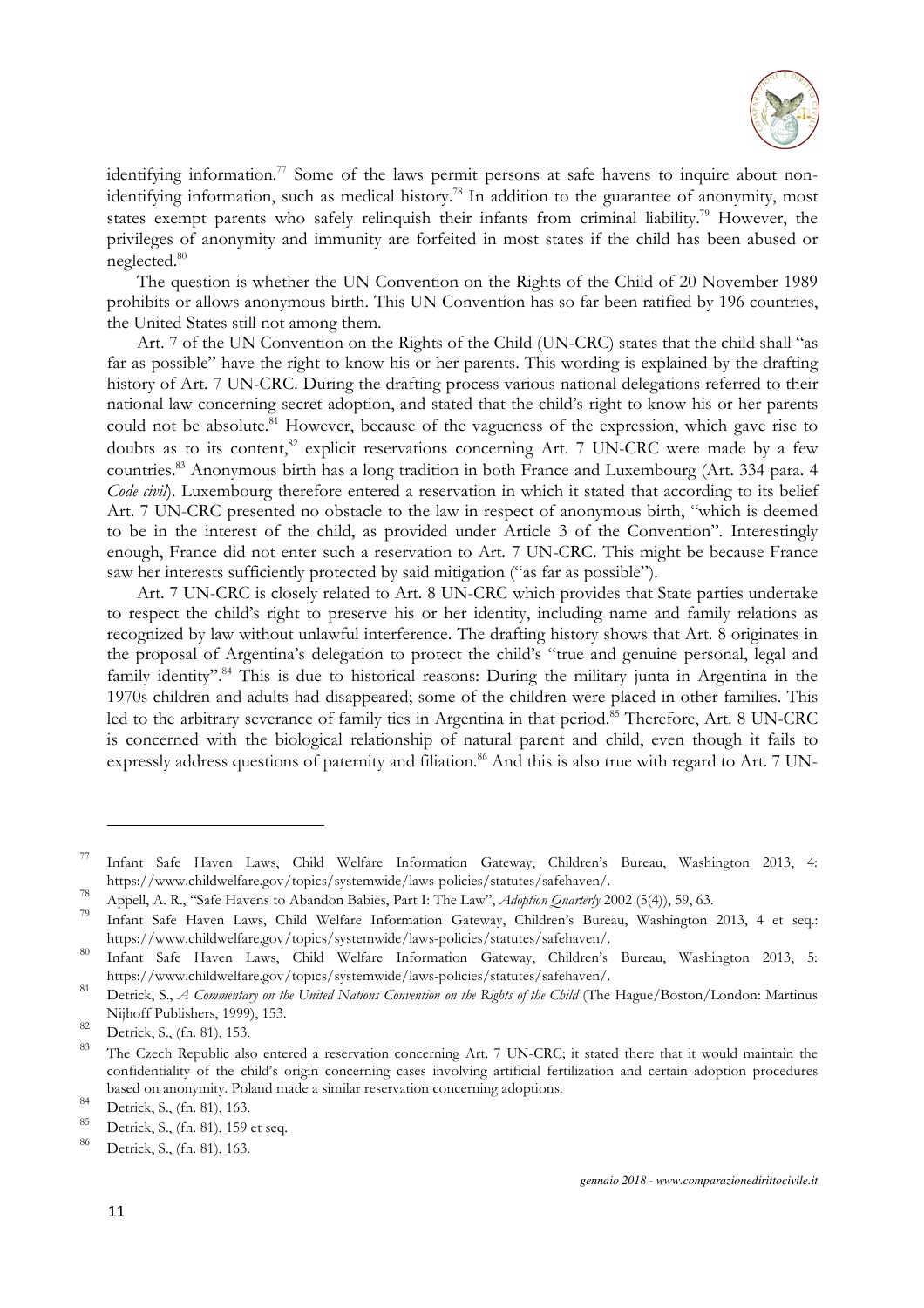

CRC: As far as the child's right to know his or her parents is concerned, the definition of "parents" includes genetic parents, birth (i.e. legal) parents, and also social parents.<sup>87</sup>

It seems due to the chosen wording and the drafting history that the permission and legal regulation of anonymous birth does not necessarily contravene Art. 7 UN-CRC. But this seems to be controversial. However, before turning to the UN Committee's view on anonymous birth, the UN Committee's view on so-called baby boxes shall first be examined.

The UN Committee on the Rights of the Child is very clear about their opinion on the baby boxes. Austria and other State parties were asked to shut them down, as these constitute a violation of Arts. 6, 7, 8, 9 and 19 UN-CRC.<sup>88</sup> There are, however, strong additional arguments against baby boxes: They do not ensure good health care for mother and child and there is an increased risk of external pressure on women, forcing them to abandon their child.<sup>89</sup> Furthermore, compared to an anonymous birth in a hospital, baby flaps have the disadvantage of failing to ensure psychological care for the mothers. That may well lead to their history repeating itself.<sup>90</sup> The ideal care for such women should – in addition to psychological support before and after the anonymous birth – include the opportunity to consult a social worker, who looks at and helps with the mother's socioeconomic problems, and the inclusion of a legal expert, who explains her legal position to her.<sup>91</sup>

What is the opinion of the UN Committee on the Rights of the Child on anonymous birth?

At the 61<sup>st</sup> session of the UN Committee, Austria received an explicit recommendation to promote and increase the number of anonymous births at hospitals – as a last available means of preventing child abandonment and neonaticide – as well as to strengthen the fight against the causes that lead to such dangers for children.<sup>92</sup> But at the same time, Austria was urged to keep a

89 Bonnet, C., Chabernaud, J.-L., (fn. 55), 85.

<sup>87</sup>Hodgkin, R., Newell, P., *Implementation Handbook for the Convention on the Rights of the Child* (Geneva: United Nations Children's Fund, 2007), 105.

United Nations, Convention of the Rights of the Child, Committee on the Rights of the Child, Sixty-first session, 17 September–5 October 2012, Consideration of reports submittted by States parties under Article 44 of the Convention, Concluding observations: Austria CRC/C/AUT/CO/3-4, Civil rights and freedoms (Arts. 7, 8, 13-17, 19 and 37 (a) of the Convention), Birth registration: "29. The Committee reiterates its concern about the practice of anonymous abandonment in the State party through the use of "baby flaps" or "baby nests", which is in violation of, inter alia, Articles 6, 7, 8, 9 and 19 of the Convention. 30. The Committee strongly urges the State party to undertake all measures necessary to end the practice of anonymous abandonment and expeditiously strengthen and promote alternatives such as the possibility of anonymous births at hospitals as a measure of last resort to avoid abandonment and or death of the child, and to keep a confidential record of the parents to which the child could access at a later stage, taking into account the duty to fully comply with all provisions of the Convention. Furthermore, the Committee urges the State party to increase its efforts to address the root causes which lead to the abandonment of infants, including the provision of family planning as well as adequate counselling and social support for unplanned pregnancies and the prevention of risk pregnancies." United Nations, Convention of the Rights of the Child, Committee on the Rights of the Child, Fiftyseventh session, 30 May–17 June 2011, Consideration of reports submitted by States parties under Article 44 of the Convention, Concluding observations: Czech Republic CRC/C/CZE/CO/3-4, Family environment and alternative care (Arts. 5, 18 (paras. 1-2), 9-11, 19-21, 25, 27 (para. 4) and 39 of the Convention), Abuse and neglect: "50. The Committee strongly urges the State party to undertake all measures necessary to end the "Baby Box" programme as soon as possible and expeditiously strengthen and promote alternatives, taking into full account the duty to fully comply with all provisions of the Convention. Furthermore, the Committee urges the State party to increase its efforts to address the root causes which lead to the abandonment of infants, including the provision of family planning as well as adequate counselling and social support for unplanned pregnancies and the prevention of risk pregnancies."

<sup>90</sup>Bonnet, C., Chabernaud, J.-L., (fn. 55), 85; Bonnet, C., *Geste d'amour, L'accouchement sous X* (Paris: Odile Jacob, 1990), 119 et seq.

<sup>&</sup>lt;sup>91</sup> Bonnet, C., (fn. 29), 510.

United Nations, Convention of the Rights of the Child, Committee on the Rights of the Child, Sixty-first session, 17 September–5 October 2012, Consideration of reports submittted by States parties under Article 44 of the Convention,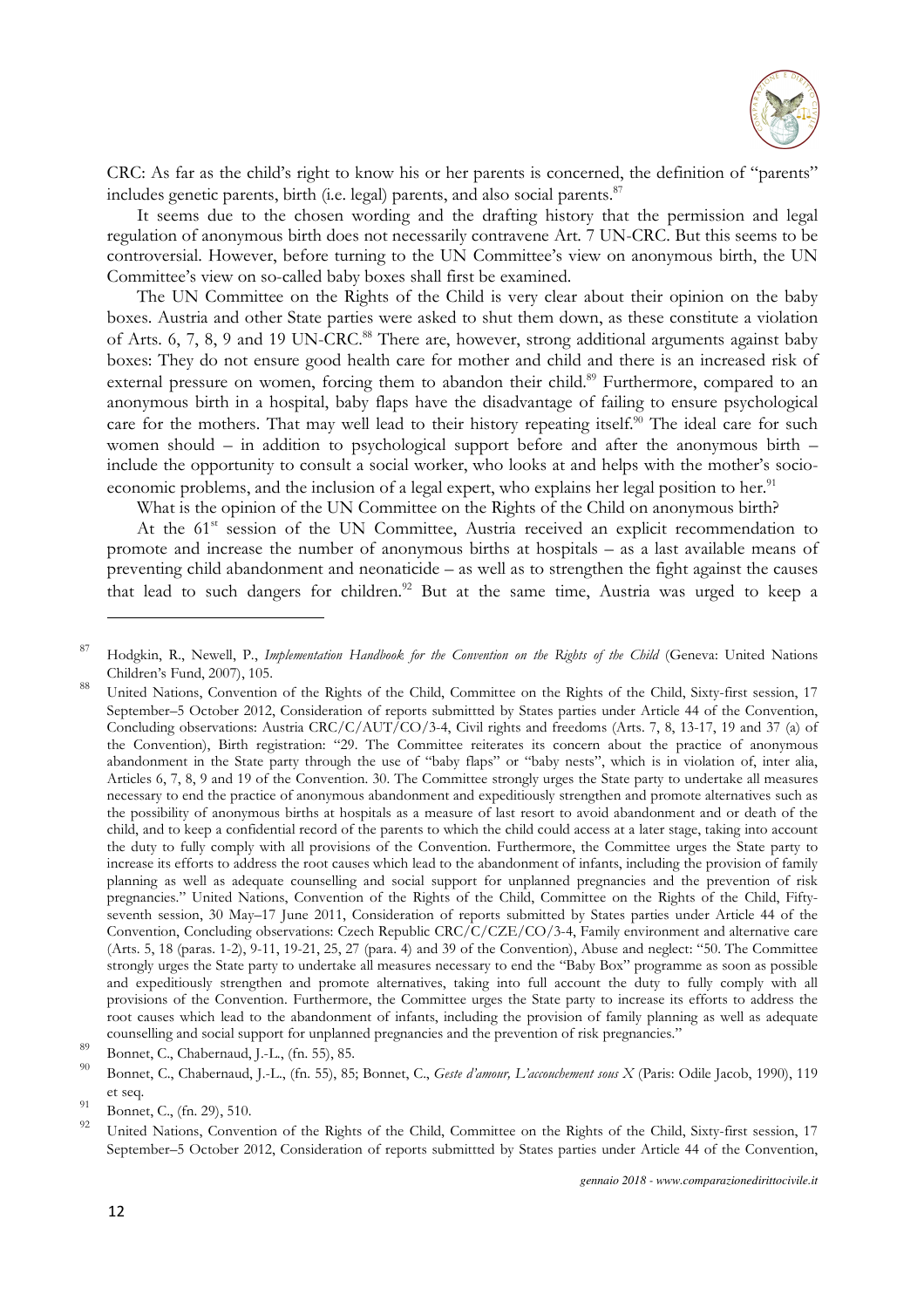

confidential record of the parents which the child could access at a later stage.<sup>93</sup> It is, therefore, crucial to know what is meant by a confidential record of the parents.

In Austria mothers who give birth anonymously are given the possibility to deposit a closed envelope for the child with the hospital or the youth welfare office; but, in contrast to France (see chapter 7 for details on the French rules on anonymous birth), there are no special measures and no legal framework has been created to ensure that children and mothers can contact each other at a later stage if they wish to do so. So, the question is whether it suffices to adopt a system akin to the French for anonymous births to be in line with Art. 7 of the UN-CRC.

Because the French system of anonymous birth was approved by the European Court of Human Rights (ECtHR) in 2003 in the famous (and much debated <sup>94</sup>) case of *Odièvre v. France,*<sup>95</sup> i.e. there had been no violation of Art. 8 (protection of family life)<sup>96</sup> of the European Human Rights Convention (ECHR), one could argue that in order to be in line with Art. 7 UN-CRC Austria should provide for a legal framework akin to that in France. According to the ECtHR the French system of anonymous birth legitimately balances the rights of both mother and child. The ECtHR held that, because the mother was encouraged to leave non-identifying information for the child and was entitled to reveal her identity at a later stage, a fair balance had been struck between the mother's right to privacy and the child's right to have information on his or her origins. Furthermore, the ECtHR did not depart from this reasoning when nine years later it decided in the case of *Godelli v. Italy*<sup>97</sup> that Italy had violated Art. 8 ECHR. The reason for this was that Italian law, unlike the French system of anonymous birth, does not allow the mother to change her mind and identify herself at a later stage if she so wishes; Italian law, is however, most probably going to be changed in this respect.<sup>98</sup>

Concluding observations: Austria CRC/C/AUT/CO/3-4, Civil rights and freedoms (Arts. 7, 8, 13-17, 19 and 37 (a) of the Convention), Birth registration: "29. The Committee reiterates its concern about the practice of anonymous abandonment in the State party through the use of "baby flaps" or "baby nests", which is in violation of, inter alia, Articles 6, 7, 8, 9 and 19 of the Convention. 30. The Committee strongly urges the State party to undertake all measures necessary to end the practice of anonymous abandonment and expeditiously strengthen and promote alternatives such as the possibility of anonymous births at hospitals as a measure of last resort to avoid abandonment and or death of the child, and to keep a confidential record of the parents to which the child could access at a later stage, taking into account the duty to fully comply with all provisions of the Convention. Furthermore, the Committee urges the State party to increase its efforts to address the root causes which lead to the abandonment of infants, including the provision of family planning as well as adequate counselling and social support for unplanned pregnancies and the prevention of risk pregnancies."

 $\frac{93}{94}$  See above, fn. 92.

See for instance Freeman, M., Margaria, A., "Who and What is a Mother? Maternity, Responsibility and Liberty", *Theoretical Inquiries in Law* 2012 (13(1)), 153, 160 et seq and Besson, S., (fn. 53), 151.

<sup>95</sup> Odièvre v. France, Application no. 42326/98, Judgment 13 February 2003.

<sup>96</sup>"Article 8 ECHR– Right to respect for private and family life: 1. Everyone has the right to respect for his private and family life, his home and his correspondence. 2. There shall be no interference by a public authority with the exercise of this right except such as is in accordance with the law and is necessary in a democratic society in the interests of national security, public safety or the economic well-being of the country, for the prevention of disorder or crime, for the protection of health or morals, or for the protection of the rights and freedoms of others."

<sup>&</sup>lt;sup>97</sup> Godelli v. Italy, Application no. 33783/09, Judgment of 25 September 2012.

<sup>&</sup>lt;sup>98</sup>In Italy there is a reform proposal of 19 June 2015 (n. 1978) regarding Art. 28 of the Act of 4 May 1983, n. 184 related to access to information for children who have not been recognised at their birth (Modifiche all'articolo 28 della legge 4 maggio 1983, n. 184, e altre disposizioni in materia di accesso alle informazioni sulle origini del figlio non riconosciuto alla nascita); see: http://www.senato.it/leg/17/BGT/Schede/Ddliter/44394.htm and for the text of the modification proposal (see especially no. 7, 7bis, and 7ter of Art. 28: http://www.senato.it/leg/17/BGT/Schede/FascicoloSchedeDDL/ebook/45784.pdf. If the proposal were adopted, anonymously born children could obtain non-identifying information on their mother or, if the mother consents to it, identifying information. The reform in Italy is still ongoing (information dated 4 February 2018).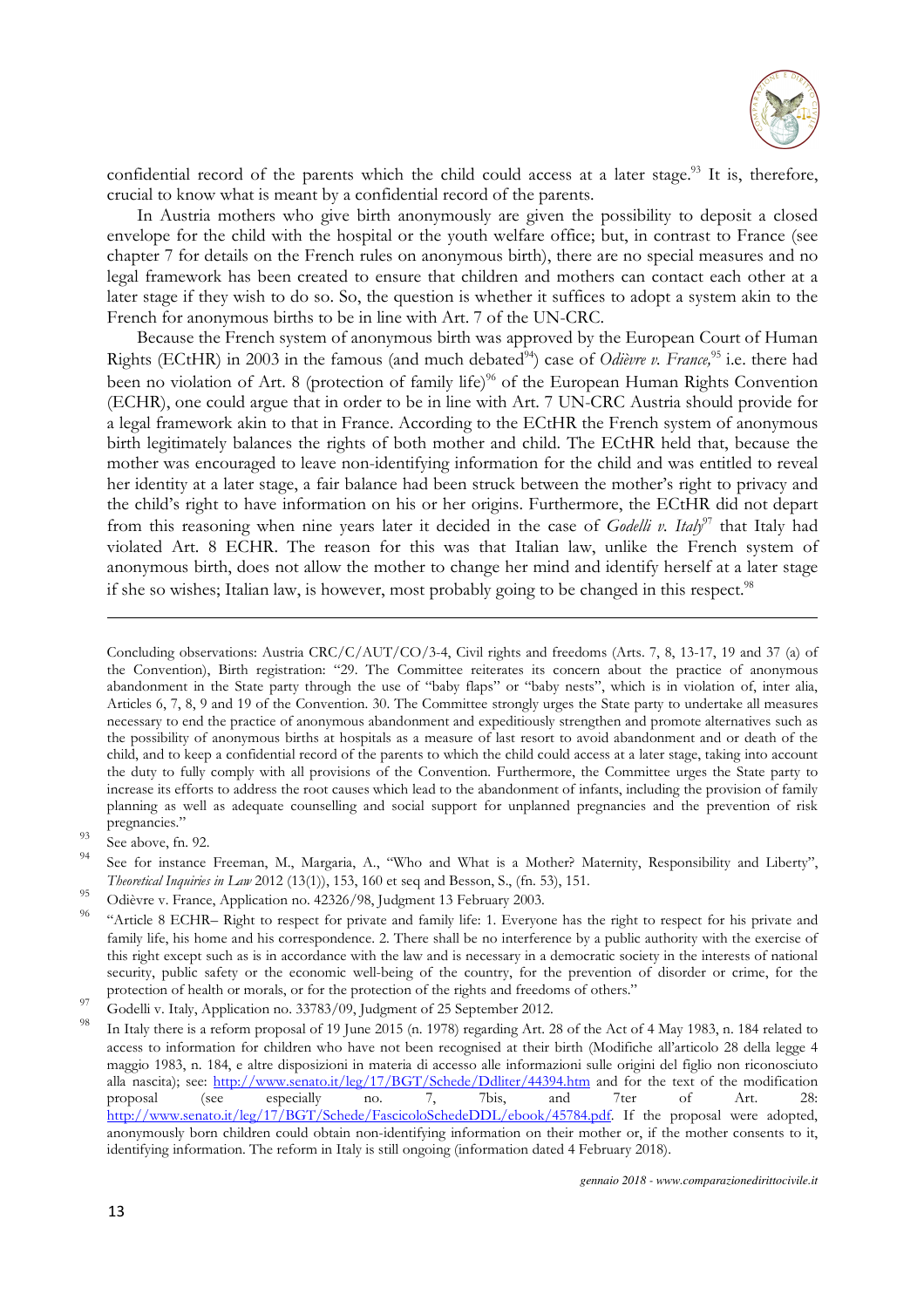

But the UN Committee on the Rights of the Child's policy does not consider the reasons that led to the two decisions of the ECtHR when it directs its periodical recommendations to the State parties. The UN Committee states that Art. 7 UN-CRC requires that all appropriate measures to fully enforce the child's right to know his or her biological parents and siblings have to be taken and, therefore, all necessary measures for all information to be registered and filed about the parent(s) have to be taken.<sup>99</sup> Therefore, the UN Committee recommends that State parties consider removing the requirement of the biological mother's consent to reveal her identity where it exists (for instance in France and in Luxembourg) and to increase its efforts to address the root causes leading parents to choose to use anonymous birth.<sup>100</sup>

This means, in fact, that the UN Committee condemns anonymous birth and favours confidential birth. As becomes evident, the UN Committee does not allow the special wording of Art. 7 UN-CRC, "as far as possible", to have effects. The UN Committee does not seem to share Luxembourg's view expressed in its reservation that Art. 7 UN-CRC presents no obstacle to the law in respect of anonymous births, "which is deemed to be in the interest of the child, as provided under Article 3 of the Convention". That is why the UN Committee urges the State parties that provide for anonymous birth to change their laws and provide instead for confidential birth. But the UN Committee seems so far to have been unsuccessful.

Luxembourg is about to change its law on anonymous birth. But whether or not the child will receive any information on the mother's identity will, like in France, depend entirely on her decision because Luxembourg will not prohibit the anonymous birth (see Art. 334 *Code civil*; see, however, Art. 312bis *Code civil* of the proposed bill on parentage which is worded similarly to Art. 7 UN- $CRC^{101}$ ). The same is true for the Italian reform proposal (see fn. 63).

See United Nations, Convention of the Rights of the Child, Committee on the Rights of the Child, Concluding observations on the fifth periodic report of France adopted by the Committee at its seventy-first session (11-29 January 2016), 29 January 2016, CRC/C/FRA/CO/5, Civil rights and freedoms (Arts. 7, 8, and 13-17), Right to know and be cared for by parents: "33. The Committee reiterates its recommendations to take all appropriate measures to fully enforce the child's right to know his/her biological parents and siblings and urges it to adopt the necessary measures for all information about parent(s) to be registered and filed, in order to allow the child to know, to the extent possible and at the appropriate time, his or her parents (CRC/C/FRA/CO/4, para. 44). The Committee also recommends that the State party consider removing the requirement of the biological mother's consent to reveal her identity and to increase its efforts to address the root causes leading parents to choose to use confidential birth."

 $100$  See above. See also the concluding observations on the combined third and fourth periodic reports of Luxembourg, adopted by the Committee at its sixty-fourth session (16 September–4 October 2013), CRC/C/LUX/CO/3-4, 29 October 2013.

<sup>&</sup>lt;sup>101</sup> "Art. 334. Lors de l'accouchement, la mère peut demander que le secret de son admission et de son identité soit préservé." "Art. 312bis. L'enfant a le droit d'avoir, dans la mesure du possible, accès à ses origines. Cet accès à ses origines est sans effet sur son état civil et sur sa filiation." The legislative commission explains the meaning of this proposed article as follows: "Les dispositions de cet article sont applicables qu'il s'agisse d'accès aux données relatives aux origines d'une personne en cas d'accouchement sous X, d'adoption plénière, de procréation médicalement assistée ou de gestation pour autrui." See http://www.chd.lu/wps/PA\_RoleDesAffaires/FTSByteServingServletImpl?path=/export/exped/sexpdata/Mag/0004/ 103/9037.pdf. In Luxembourg, the reform proposal was first published in 2013: Projet de loi portant réforme du droit de la filiation, n° 6568, du 18 April 2013, http://www.mj.public.lu/actualites/2013/06/Presentation\_reforme\_filiation\_/PDL\_6568\_CHD.pdf. See the critical opinion of the CCDH dated 15 June 2015: https://ccdh.public.lu/content/dam/ccdh/fr/avis/2015/Avis-PL6568 filiation-final-05062015.pdf: "Le législateur devrait prévoir l'obligation pour la mère de laisser des informations dans un système centralisé ainsi que la création d'un mécanisme qui permet de lever le secret de l'identité de la mère et qui facilite à l'enfant la recherche d'informations sur ses origines. Le Luxembourg doit lever la réserve n°4 concernant l'article 7 de la Convention relative aux droits des enfants de New York de 1989."; see also https://ccdh.public.lu/content/dam/ccdh/fr/archives/2015/revue-de-presse-avis-filiation.pdf. Complete data on the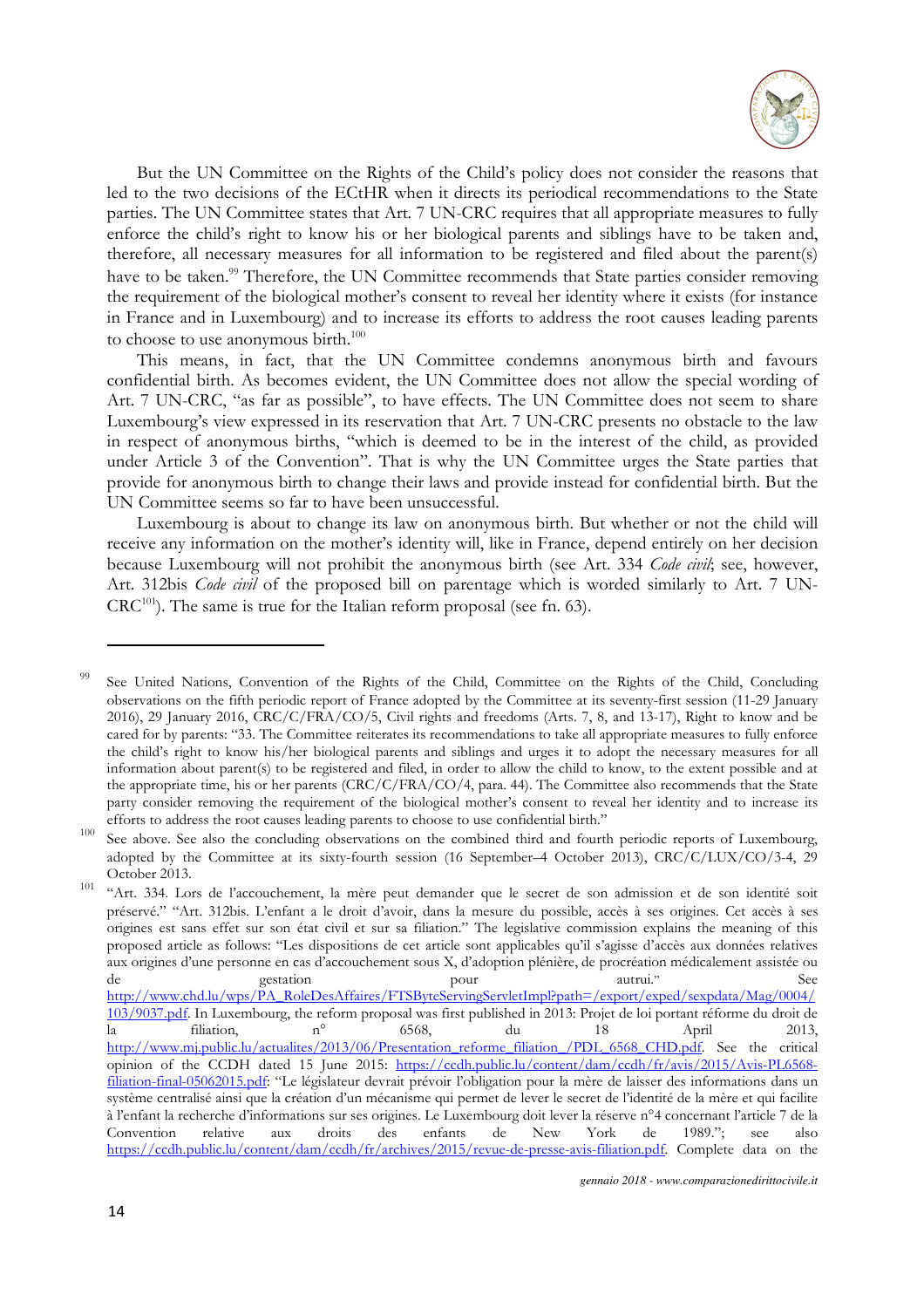

The UN Committee would maybe see things differently if it considered the whole situation of mother and child and its likely temporariness if certain important conditions are met. It would, therefore, stress more importance on the creation of a mother (and therefore also child) friendly environment to complement anonymous birth and not condemn the system of anonymous birth in its entirety; it would see that its recommendations could also be complied with through indirect measures.

#### **5. Anonymous birth – Most Often Just the Beginning of a Transitional Stage**

Whether or not anonymous births should be allowed is, as it seems, hotly debated. Nonetheless, critics often fail to acknowledge that an anonymous birth is mostly just a transitional stage – if and because there is no pressure for the women and they are treated with empathy and respect. Most  $102$ anonymous mothers ultimately decide to give up their anonymity and if they choose to put the child up for adoption, they opt for open or semi-open adoptions. Anonymous birth sets off a period of reflection that leaves all options open, and so helps women in distress to gather strength and think about what they really want. Anonymous births are consequently seen as a great help for women in desperate situations. This is shown by a survey conducted by the Allensbach Institute in 2012 of 25 women who were helped and enabled by SterniPark<sup>103</sup> to give birth anonymously in Hamburg.

The Allensbach survey revealed that 89 per cent of the women found the anonymous birth to be a very important means of support and 11 per cent as an important support in a desperate situation; not a single woman questioned the regulations afterwards.<sup>104</sup> Only about one-third of the women put their children up for adoption. Of this third, two-thirds opted for an open or a semi-open adoption.<sup>105</sup> Only about 5 per cent decided to remain completely anonymous.<sup>106</sup> On the contrary, two-thirds of women that were enabled to give birth anonymously decided to keep their child and raise him or her themselves – not only because of emerging loving feelings for the child, but also

project:

http://www.chd.lu/wps/portal/public/Accueil/TravailALaChambre/Recherche/RoleDesAffaires?action=doDocpaDet ails&id=6568. The data on the ongoing project (6568A Projet de loi portant réforme du droit de la filiation, modifiant le Code civil, le Nouveau Code de procédure civile, le Code pénal, la loi communale du 13 décembre 1988 et la loi du 1er août 2007 relative aux tissus et cellules humains destinés à des applications humaines) can be found here: http://www.chd.lu/wps/PA\_RoleDesAffaires/FTSByteServingServletImpl?path=/export/exped/sexpdata/Mag/0004/ 103/9037.pdf.

<sup>&</sup>lt;sup>102</sup>The following report speaks, however, of a "not insignificant number" of mothers: Deutscher Verein für öffentliche und private Fürsorge e.V., *Empfehlungen des Deutschen Vereins zur vertraulichen Geburt* (2015), https://www.deutscherverein.de/de/empfehlungen-stellungnahmen-2015-empfehlungen-des-deutschen-vereins-zur-vertraulichen-geburt-1859,724,1000.html, 4 et seq.

<sup>103</sup> SterniPark cares for anonymous pregnant women before giving birth, they accompany the women to hospital for delivery and take care of mother and child in the aftermath. The women can live in the establishments of SterniPark. The child is cared for after the birth by foster parents. The mother can still opt for a life with the child, but she is not obliged to have one; cf. http://www.sternipark.de/index.php?id=7.

<sup>104</sup> Institut für Demoskopie Allensbach, *Schwangerschaftskonflikt und anonyme Geburt Befragung von Müttern, die von SterniPark betreut wurden* (2012), http://www.sternipark.de/fileadmin/content/6227\_Allensbach\_- \_Bericht\_Sternipark\_Anonyme\_Geburt.pdf, 107.

<sup>105</sup> Institut für Demoskopie Allensbach, *Schwangerschaftskonflikt und anonyme Geburt Befragung von Müttern, die von SterniPark betreut wurden* (2012), http://www.sternipark.de/fileadmin/content/6227\_Allensbach\_- \_Bericht\_Sternipark\_Anonyme\_Geburt.pdf, 77 et seq.

<sup>106</sup> Institut für Demoskopie Allensbach, *Schwangerschaftskonflikt und anonyme Geburt Befragung von Müttern, die von SterniPark betreut wurden* (2012), http://www.sternipark.de/fileadmin/content/6227 Allensbach-\_Bericht\_Sternipark\_Anonyme\_Geburt.pdf, 78.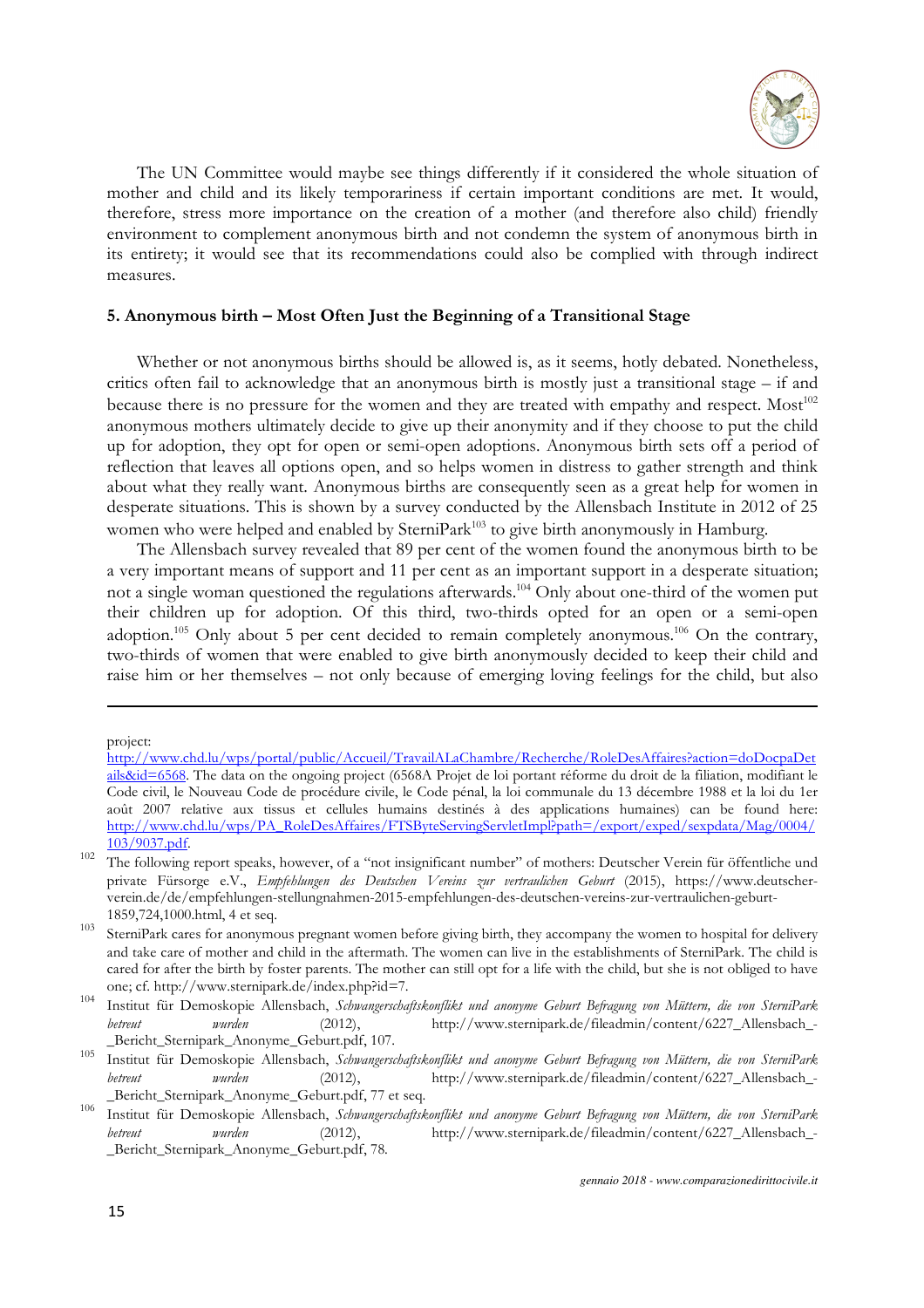

because of the advice and assistance available at SterniPark, which is offered around the clock and is always understood as an offer and not an imposition.<sup>107</sup>

It is noteworthy that of 95 women who choose to give birth confidentially in Germany in the first year after the introduction of the new law, only 5 decided to keep the child.<sup>108</sup>

The women were allowed to stay at SterniPark's premises for as long as they needed to. They were also given the freedom to take as much time as they needed to decide whether they wanted to care for the child themselves. At SterniPark, they were able to take a break from their everyday worries, draw new courage and consider their new situation at rest. And lastly they were able to become part of a community, and even help newcomers to the facility or benefit from such contacts.<sup>109</sup>

SterniPark's philosophy is to provide freedom from coercion and unconditional respect for each woman and her particular special circumstances. That is what helps these women to find a way out of their crisis. They also learn that they are not alone with their concerns and emotions, but that other mothers have similar problems. All this is very clear from the survey.

The vast majority of those who have decided to raise their children themselves and also of those who have put their children up for adoption are in retrospect convinced that they have done the right thing. Of those who have decided to raise their children themselves, all are convinced that they have done the right thing and of those who have put their child up for adoption, 86 per cent are convinced that they have done the right thing. Only 14 per cent of the latter group later question their decision.<sup>110</sup>

It therefore seems that anonymous births can play a very important role for women in desperate situations, if properly facilitated. They take away pressure and create an atmosphere of serenity. In many cases, this then leads to the formation of a good mother-child relationship and opens avenues to overcoming the crisis. Thus, anonymous births seem to be very useful in several respects.

In the following section, the German legislation concerning confidential births passed in 2014 shall be analysed and compared to the corresponding regulations in France. The main focus shall however be: Does the general rule – of things being better with as little coercion as possible – apply to the law as well?

#### **6. No Coercion – a Better Law?**

Law works in most cases  $-$  if you want to use the non-legal terminology of psychologist MARSHALL B. ROSENBERG – as a mechanism of violence. Law allows judgment and condemnation.

<sup>&</sup>lt;sup>107</sup> Institut für Demoskopie Allensbach, *Schwangerschaftskonflikt und anonyme Geburt Befragung von Müttern, die von SterniPark betreut wurden* (2012), http://www.sternipark.de/fileadmin/content/6227\_Allensbach\_- \_Bericht\_Sternipark\_Anonyme\_Geburt.pdf, 78; on the importance and significance of respect see also Deutscher Verein für öffentliche und private Fürsorge e.V., *Empfehlungen des Deutschen Vereins zur vertraulichen Geburt* (2015), https://www.deutscher-verein.de/de/empfehlungen-stellungnahmen-2015-empfehlungen-des-deutschen-vereins-zurvertraulichen-geburt-1859,724,1000.html, 6.

<sup>108</sup>http://www.stern.de/familie/vertrauliche-geburt--95-frauen-nutzen-fast-anonyme-entbindung-im-ersten-jahr-6207536.html.

<sup>109</sup> Institut für Demoskopie Allensbach, *Schwangerschaftskonflikt und anonyme Geburt Befragung von Müttern, die von SterniPark betreut wurden* (2012), http://www.sternipark.de/fileadmin/content/6227\_Allensbach\_- \_Bericht\_Sternipark\_Anonyme\_Geburt.pdf, 81 et seq.

<sup>110</sup>Institut für Demoskopie Allensbach, *Schwangerschaftskonflikt und anonyme Geburt Befragung von Müttern, die von SterniPark betreut wurden* (2012), http://www.sternipark.de/fileadmin/content/6227 Allensbach-\_Bericht\_Sternipark\_Anonyme\_Geburt.pdf, 100.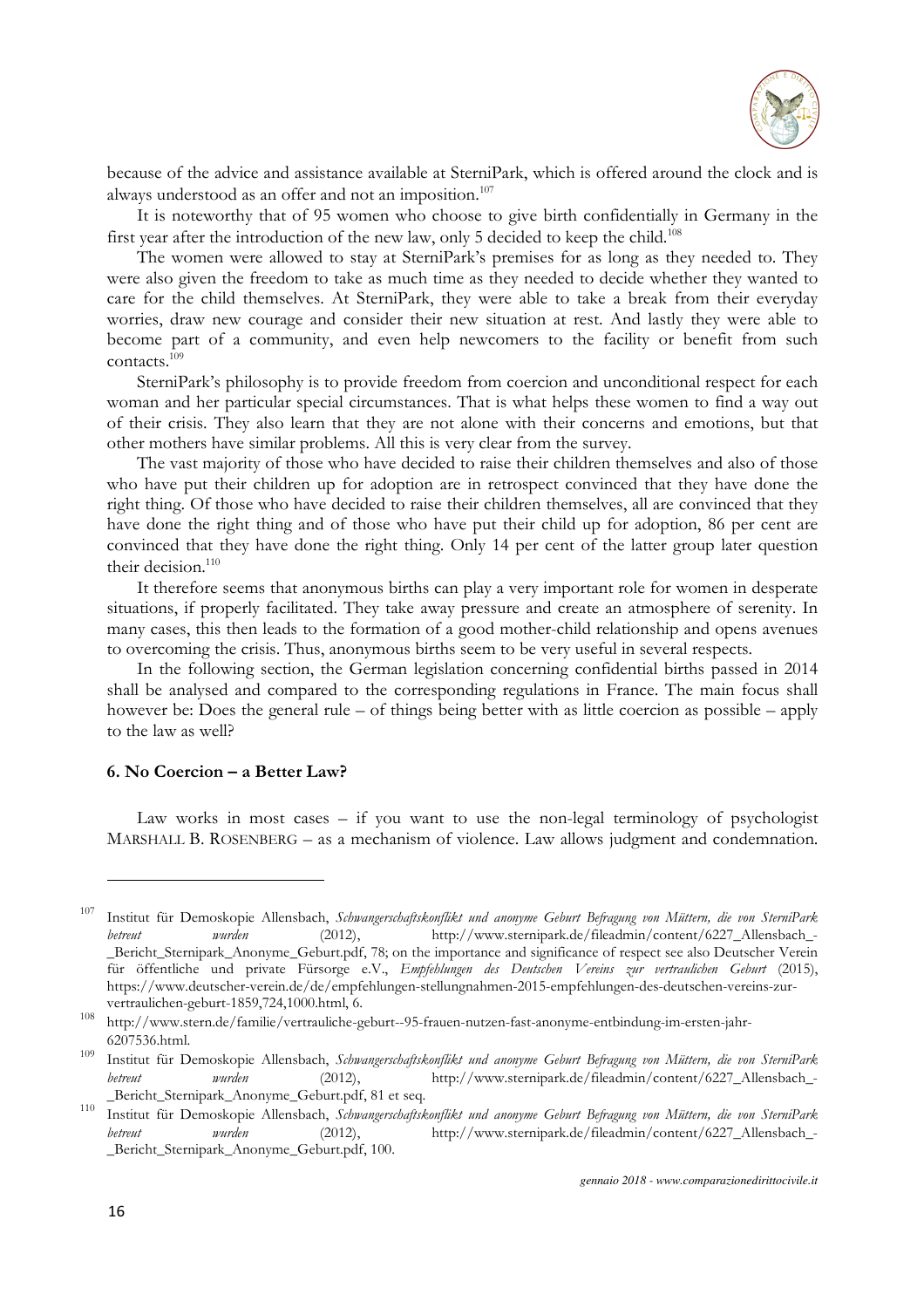

It operates with coercion. One is right. The other is wrong. The one who is right, is – to put it somewhat exaggeratedly  $-$  God. And the one who is at fault is the sinner.<sup>111</sup> The game, however, is not at that point over. Because the one who is the sinner at first begins afterwards to play the part of God. And the two fight each other over who is worse.<sup>112</sup> This mechanism of violence thus produces interpersonal conflicts. It fails to resolve them – even though it is designed to pacify the parties. This may lead to a tendency of the law to impose even stronger solutions – a vicious circle! The law is the product of our culture. And our culture says that the initially defined violence is good if it is the wicked one that is punished.<sup>113</sup> Transposed into private law, that means that the evil one has to do or endure something, in order for the good one to get something.

Even though mediation is becoming more and more popular, in various family law matters for example, where an agreement fails to be reached, the state will engage its coercive apparatus (cf. § 278 II ZPO (German Code of Civil Procedure)). Evidently, state-imposed solutions continue to dominate the law.

Another route is taken by the concept of non-violent communication, which is strongly inspired by the Far Eastern teachings of knowledge.<sup>114</sup> In this concept, the concerned person explains, without judging the addressed person, how his or her own quality of life is affected by the behaviour of the addressed person. That is followed by an expression of what feelings are triggered by the impairment and why they are caused: These feelings are caused by the fact that a personal need is not met because of the impairment. Finally, the addressed person is asked to perform a concrete action that enriches the life of the pleading person. The concept of non-violent communication puts the parties of the conflict on equal footing and goes the way of empathy and consensuality. There are no assessments or judgments. Both parties remain sovereign and autonomous beings.

But what if the parties fail to find agreement? How does this non-violent method resolve a conflict? The solution is found on a different level. It consists in the knowledge that personal feelings and personal happiness do not depend on the behaviour of other people.<sup>115</sup> Only one's own attitude, with which one responds to a situation, may affect one's feelings.<sup>116</sup> This means that it is necessary to develop a corresponding, usually new, worldview and practice serenity.

So the question is: What would happen if the law followed this non-violent approach as far as possible?

As the German and French rules can be assessed as model rules for anonymous and confidential birth respectively, these rules shall be compared in the next chapter.

## **7. Acceptance Instead of Assessment – The Advantages of French Law's Anonymous Birth compared to German Law's Confidential Birth**

Where a mother's refusal of parenthood is accepted, she can give birth and leave. That conveys relief. The mother saves the child – from herself<sup>117</sup> – by bringing it into the world in a protected

<sup>111</sup> Cf. Rosenberg, M. B., Seils, G., *Konflikte lösen durch gewaltfreie Kommunikation* (Freiburg i.Br.: Herder, 2012), 23.

<sup>&</sup>lt;sup>112</sup> Rosenberg, M. B., Seils, G., (fn. 111), 23.<br><sup>113</sup> C.C. Bassakan M. B., Seila, G. (fn. 111).

<sup>&</sup>lt;sup>113</sup> Cf. Rosenberg, M. B., Seils, G., (fn. 111), 25.

<sup>&</sup>lt;sup>114</sup> Cf. Rosenberg, M. B., Seils, G., (fn. 111), 15.

<sup>&</sup>lt;sup>115</sup> Cf. Rosenberg, M. B., Seils, G., (fn. 111), 13.

<sup>&</sup>lt;sup>116</sup> Cf. Rosenberg, M. B., Seils, G., (fn. 111), 13.

Bonnet, C., (fn. 29), 501, 507 et seq. stresses the fact that women who repress their pregnancy and have strong aggressive feelings towards the child and also corresponding obsessive fantasies, do not usually want to see, touch or hear their newborn – because they are afraid to hurt the child because of their own accumulated aggressiveness. However, if they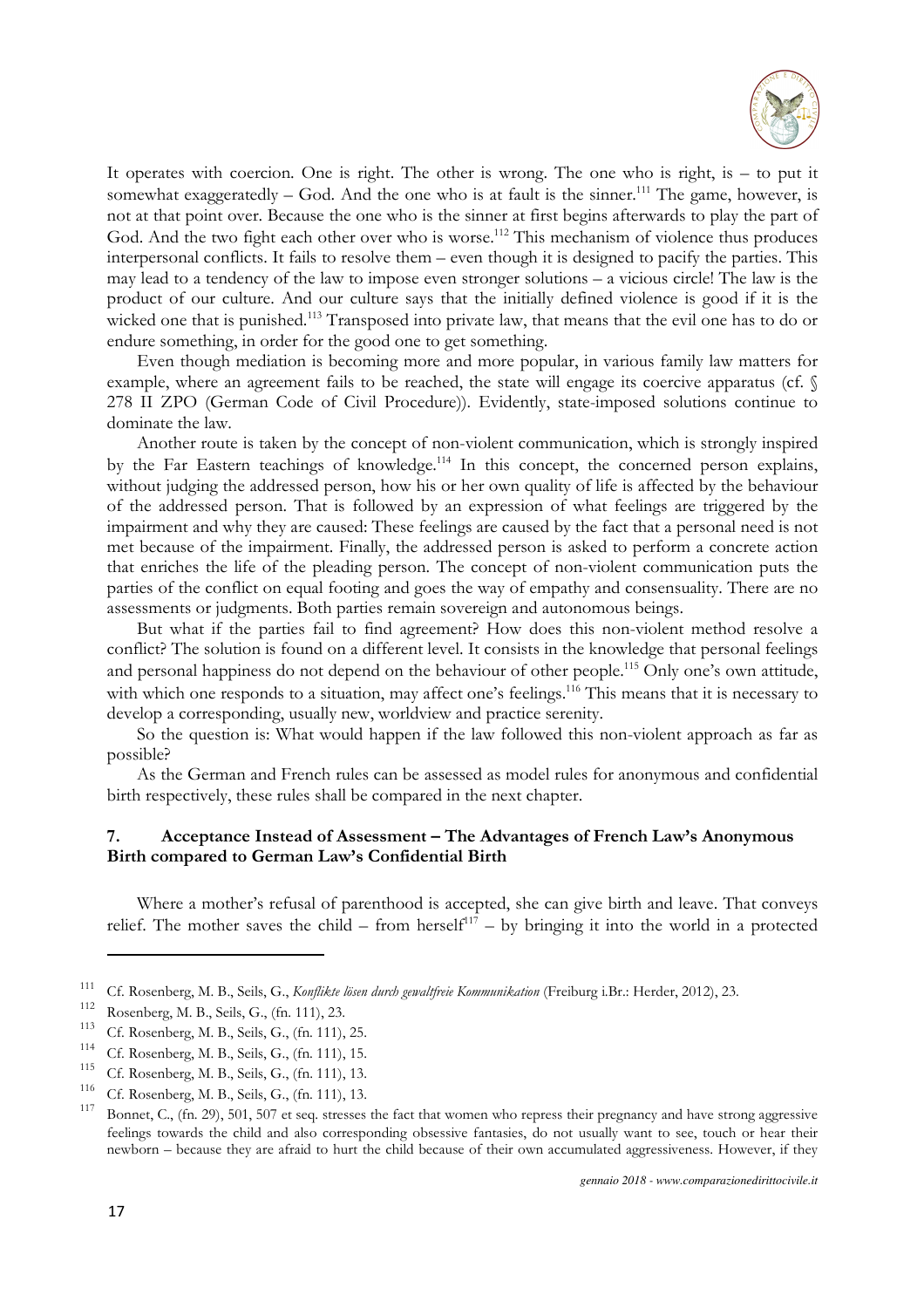

environment and ensuring that the child may be adopted by people who can love it. This is not only proof of great responsibility; it is an act of love and should be recognized as such.<sup>118</sup> The mother also need not worry, then, about incurring child protection measures concerning potential older children or during a later pregnancy and thus about a potential separation from her children or other reprisals.<sup>119</sup> She can act independently. She is paid respect. Her dignity remains untouched.<sup>120</sup>

This respect given to the mother causes her  $-$  if she knows about the option of giving birth in a protected environment with no strings attached – to choose this path. And it seems that, in the majority of cases, these mothers then allow their child to find them in one way or another. Mothers refusing to embrace parenthood are left alone. Society and children must have confidence that the mother's decision was her only option, and that she therefore decided correctly. The mother cannot do more. She should not be forced to do more. Everything she does should be done of her own free will. That is justice. This is because justice does not threaten our freedom – it increases it.<sup>121</sup> Justice results from dignity and protects it at the same time.<sup>122</sup>

With their legislation on anonymous birth, France went a long way down this path. Contrarily, German law was not yet ready for so much freedom: Confidential birth in German law requires the mother to participate in a counselling session (§ 2 IV Schwangerschaftskonfliktgesetz,<sup>123</sup> SchKG) and to reveal her identity to the counselling institution (§ 25 I SchKG).

With the merely confidential birth,<sup>124</sup> German law not only provides for the mother to be identifiable (§ 26 II SchKG), but also that she may be identified by her child under certain conditions. Upon request by the child, the family court may decide to grant the child the right to inspect the birth documentation (§§ 31 et seq. SchKG). The court weighs the interests of the mother and those of the child against each other and can – even against the declared will of the mother – grant the right of inspection to the child, if it is convinced that the interests of the child prevail (§ 32 I SchKG). German law attaches legal disadvantages to the mother's passive behaviour (§ 32 IV SchKG), but it provides that the mother can take active defensive measures (§ 31 II, III and IV SchKG).

The present author disagrees with these regulations. This is not to deny the needs of the identityseeking child. Those are positively acknowledged. The life of a rejected child is certainly not easy, even less so if the child was not fully embraced by his or her adoptive family. Rejecting the solution

wish to see the child, they want to convince themselves that the child has not suffered harm from their aggressive thoughts and/or they want to forget everything at the sight of their child. If the child is nonetheless forced (in good faith) on these mothers by midwives, doctors or relatives, the mothers feel completely torn: on the one hand, they feel connected to the child because of their contact; on the other hand, they still have intense aggressive feelings towards the child, which stem from the fact that they are still haunted by memories of their own traumatic experiences related to sexuality, which they want to eliminate. The imposition of motherhood can end badly for the child, because the repression of the child's needs and the aggression towards it continue after birth; the child may be neglected, injured or abandoned by the mother. Cf. Bonnet, C., (fn. 5), 120 et seq., 128 et seq.

<sup>119</sup>Institut für Demoskopie Allensbach, *Schwangerschaftskonflikt und anonyme Geburt Befragung von Müttern, die von SterniPark betreut wurden* (2012), http://www.sternipark.de/fileadmin/content/6227 Allensbach-\_Bericht\_Sternipark\_Anonyme\_Geburt.pdf, 47 et seq.

<sup>120</sup> Cf. for the importance of this fundamental principle of "living well", Dworkin, R., *Justice for Hedgehogs* (Cambridge/London: The Belknap Press of Harvard University Press, 2011), 212 et seq.

 $^{118}$  Bonnet, C., (fn. 29), 509.

<sup>&</sup>lt;sup>121</sup> Dworkin, R., (fn. 120), 423.

Dworkin, R., (fn. 120), 423.

<sup>&</sup>lt;sup>123</sup> Schwangerschaftskonfliktsgesetz of 27 July 1992: http://www.gesetze-iminternet.de/bundesrecht/beratungsg/gesamt.pdf.

 $124$  See for possible solutions under Swiss law Aebi-Müller, R., (fn. 48), 563 et seq.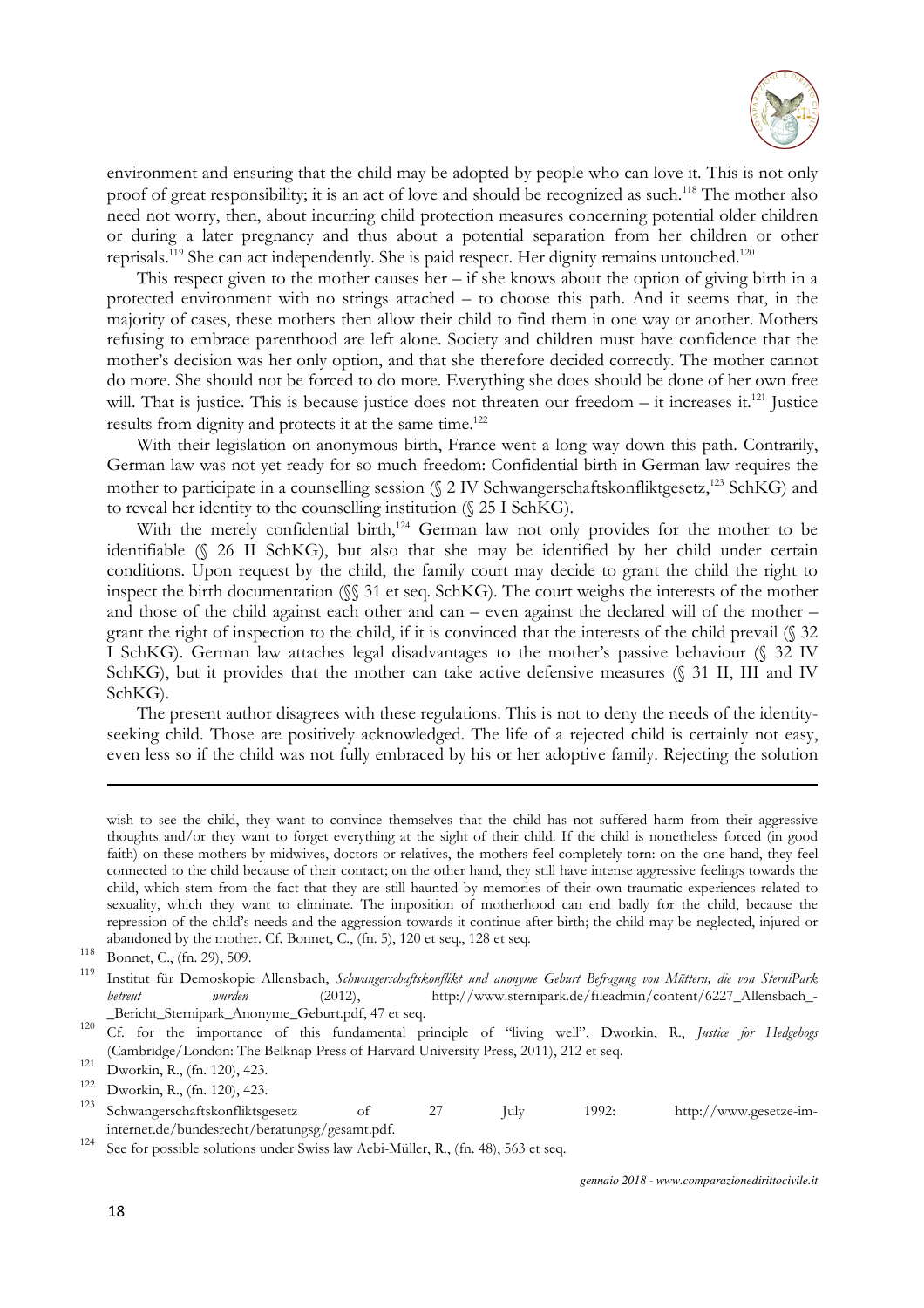

of German law has more to do with the culture and the worldview that stands behind this legislation, and with what it does to mother and child.

This culture and this legislative solution chain the child to his victimhood if the child fails to free itself from it independently. They produce frustration, because happiness is always projected to be somewhere else and because the path to it may again and again be blocked from the outside, e.g. by the mother or the state that refuses to give the necessary information. This is the problem of this solution.

This culture and solution also compromise the dignity of the mother. She must always be afraid, alert and prepared to protect herself. She is therefore vulnerable to imposition. And that is regardless of whether her confidentiality is ultimately upheld or not. It is clear that mothers do not and will not want to take such an approach.

In my opinion, the objection that a mother can hardly be frightened and put under pressure by a probable future act, i.e. if the child later decides to inquire into his or her origin,<sup>125</sup> is invalid. The pressure actually results from the constraints that the mother is subjected to before the confidential birth: She may fear that her personal details will be used to her detriment in a number of respects, such as to take away her other children or in connection with a naturalisation. In addition, the mother is told how the child might access her personal details not only in the future, but as soon as she wants to give birth confidentially. The resulting pressure is consequently immediately placed on the mother. And her act of rescue is not recognised and acknowledged as such. In the author's opinion, this legislation therefore misses its goal. Such a compromising solution cannot solve the problem.

In addition, the state fails to promote institutions such as SterniPark, which receive future mothers to give them a break from their everyday lives, gain their trust through recognition, and respect and make them curious about how their lives could go with their children, should they decide to keep them.

But German law imposes even more restrictions.

A study by the Allensbach Institute showed that a few mothers took longer than two months to decide to raise their child themselves.<sup>126</sup> Mothers should therefore be given the opportunity to think about whether they want to keep their child, without any time pressure, if they are still undecided.<sup>127</sup> For this to happen, women need to be allowed to visit their children whenever they want during the entire period in which they are still undecided, in order to facilitate mother-child bonding. However, it is questionable whether German law ensures this.<sup>128</sup> A mother's custody is suspended for as long as she fails to provide the information required for the entry of the child's birth in the register (§ 1674a sentence 1 BGB). She only has the right of access (§ 1684 I BGB). However, if she is not married (so that her husband has parental custody – § 1678 I half-sentence 1 BGB), she will be dependent on the

<sup>&</sup>lt;sup>125</sup> Cf. the thoughts of Aebi-Müller, R., (fn. 48), 561 et seq. with further reference, even though they do not relate to German law.

<sup>&</sup>lt;sup>126</sup> Institut für Demoskopie Allensbach, *Schwangerschaftskonflikt und anonyme Geburt Befragung von Müttern, die von SterniPark betreut wurden* (2012), http://www.sternipark.de/fileadmin/content/6227\_Allensbach\_- \_Bericht\_Sternipark\_Anonyme\_Geburt.pdf, 80 et seq.

 $\frac{1}{127}$  It is important for both mother and child that there be a prolonged rapprochement phase, if this is initiated by the mother and is required. The child suffers if it is not given the love of a mother and a father and if it does not become part of a family receiving it as soon as possible. Cf. the very expressive input by Bonnet, C., (fn. 90), 13. The mother, giving birth to the child, should never be forced to approach the child if she declines it; otherwise there is a risk that the child may be be abused and/or neglected by the mother; cf. Bonnet, C., (fn. 29), 507 et seq. as well as here in fn. 130.

<sup>128</sup> Schwedler, A., "Die vertrauliche Geburt – ein Meilenstein für Schwangere in Not?", *NZFam* 2014, 193, 195.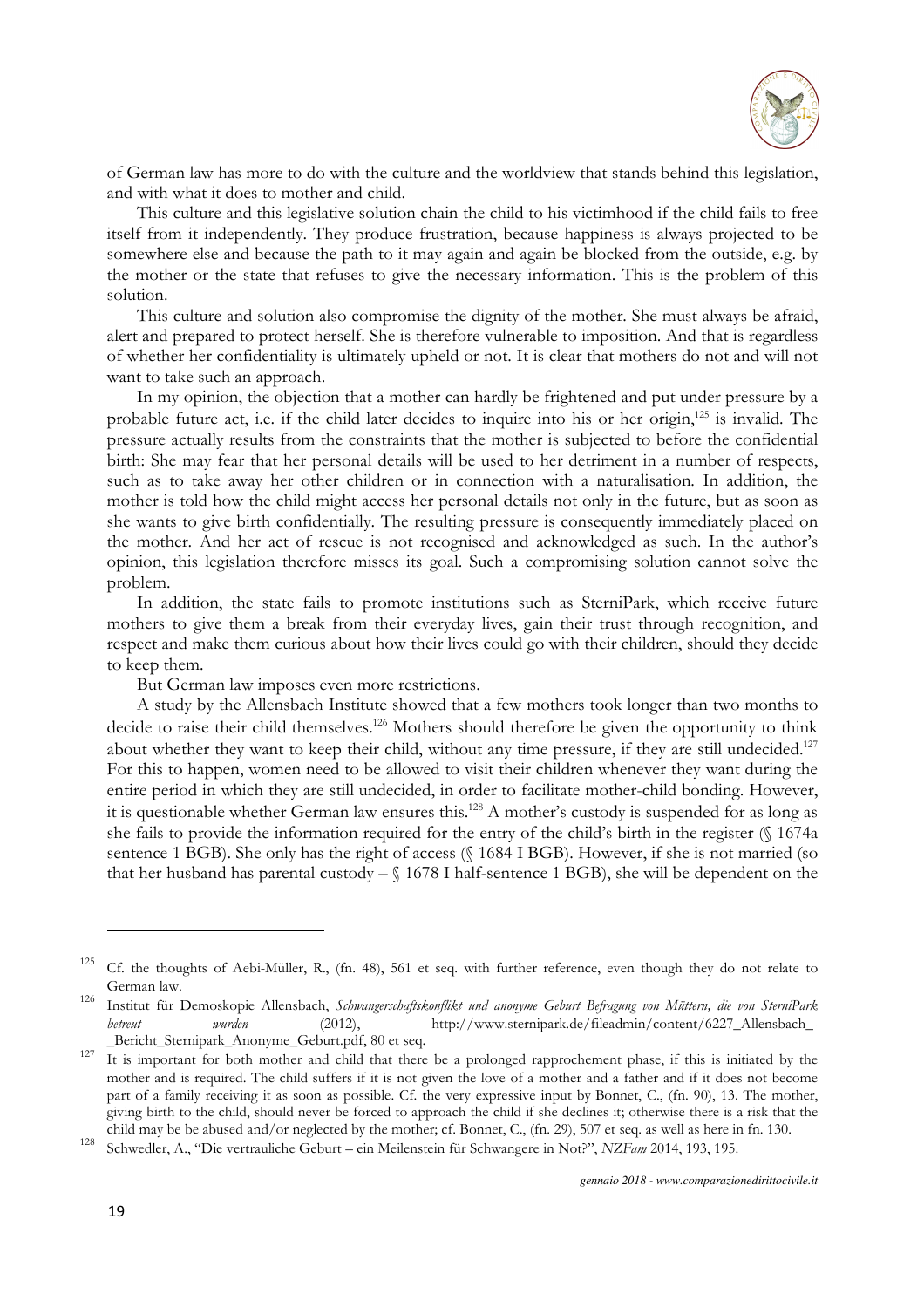

cooperation of the child's legal guardian (§ 1773 I BGB; § 1791c I sentence 1 BGB) and foster parents.

In addition, the sword of Damocles remains over her head: Should she fail to decide to live with her child within the statutory eight-week period (§1747 II BGB), she might lose the child. After all, a parent's consent is not required for an adoption if they are permanently unable to declare it or if their residence is permanently unknown; the residence of the mother of a child born confidentially under § 25 I SchKG is considered permanently unknown until she states the necessary information for the birth registration of her child at the family court (§ 1747 IV BGB). The option to cancel the adoption *ex officio* on serious grounds (§ 1763 BGB) with the consequence of an annulment of the (adoptive) parent-child relationship in favour of the birth mother (§ 1764 BGB) will benefit these mothers only in the rarest cases.

German law thus exerts too much pressure, $129$  it should follow the role model of institutions like SterniPark to a much greater extent.

In contrast, which path did French law choose?

According to French law, the mother is informed of the legal consequences of an anonymous birth and the importance of access to data on one's origin and history of every human being (Art. L222-6 I *Code de l'action sociale et des familles*).

She is invited to provide information about her own health and that of the child's father, about the origin of the child and the circumstances of the birth, and her own identity, in writing and to deposit this information in a sealed envelope (Art. L222-6 I *Code de l'action sociale et des familles*). She is also informed that she may provide the information about her identity at any later date and may supplement the information provided at birth (Art. L222-6 I *Code de l'action sociale et des familles*). The envelope bears the given names of the child and a remark as to whether the names were chosen by the mother, the child's sex, and the date, place and hour of birth (Art. L222-6 I *Code de l'action sociale et des familles*).

The wish of a mother to remain anonymous is comprehensively respected in French law, at least during her lifetime; her secret is only revealed if she changes her mind about her anonymity and explicitly declares so before the *Conseil national* (Art. L147-6 *Code de l'action sociale et des familles*). Even after her death will her decision will be respected, but only if she explicitly requests this. Nonetheless, if no personal details were provided, even an investigation through the *Conseil national* will come to nothing.

Consequently, in France, mothers are subject to very little coercion.

In addition, the personnel accompanying mothers in the context of anonymous births is also asked to independently collect and make available non-identifying information about the health of the child's parents, their origins and the reasons and circumstances that led to the child's entrustment to the state (Art. L147-5 II *Code de l'action sociale et des familles*). This does not put pressure on the mother. These pieces of information are made available to the child (Art. L147-6 V *Code de l'action sociale et des familles*) upon request (for details cf. Art. L147-2 *Code de l'action sociale et des familles*).

Data-collecting third parties are asked to acknowledge the purpose of the collection of these details: to safeguard the child's welfare. Negative judgments about the child's biological family and the child itself should be avoided.<sup>130</sup> Whether it is useful to confront the child with the shocking (and stigmatising) reality of being conceived by (incestuous) rape is questionable<sup>131</sup> (if the mother mentioned this to, say, the midwife). The child may better comprehend the reasons that drove his or

<sup>&</sup>lt;sup>129</sup> Likewise Schwedler, A., (fn. 128), 196.

<sup>&</sup>lt;sup>130</sup> Bonnet, C., Kramer, E., Chabernaud, J.-L., (fn. 53), 36.

<sup>131</sup>Bonnet, C., Kramer, E., Chabernaud, J.-L., (fn. 53), 36; Besson, S., (fn. 53), 147.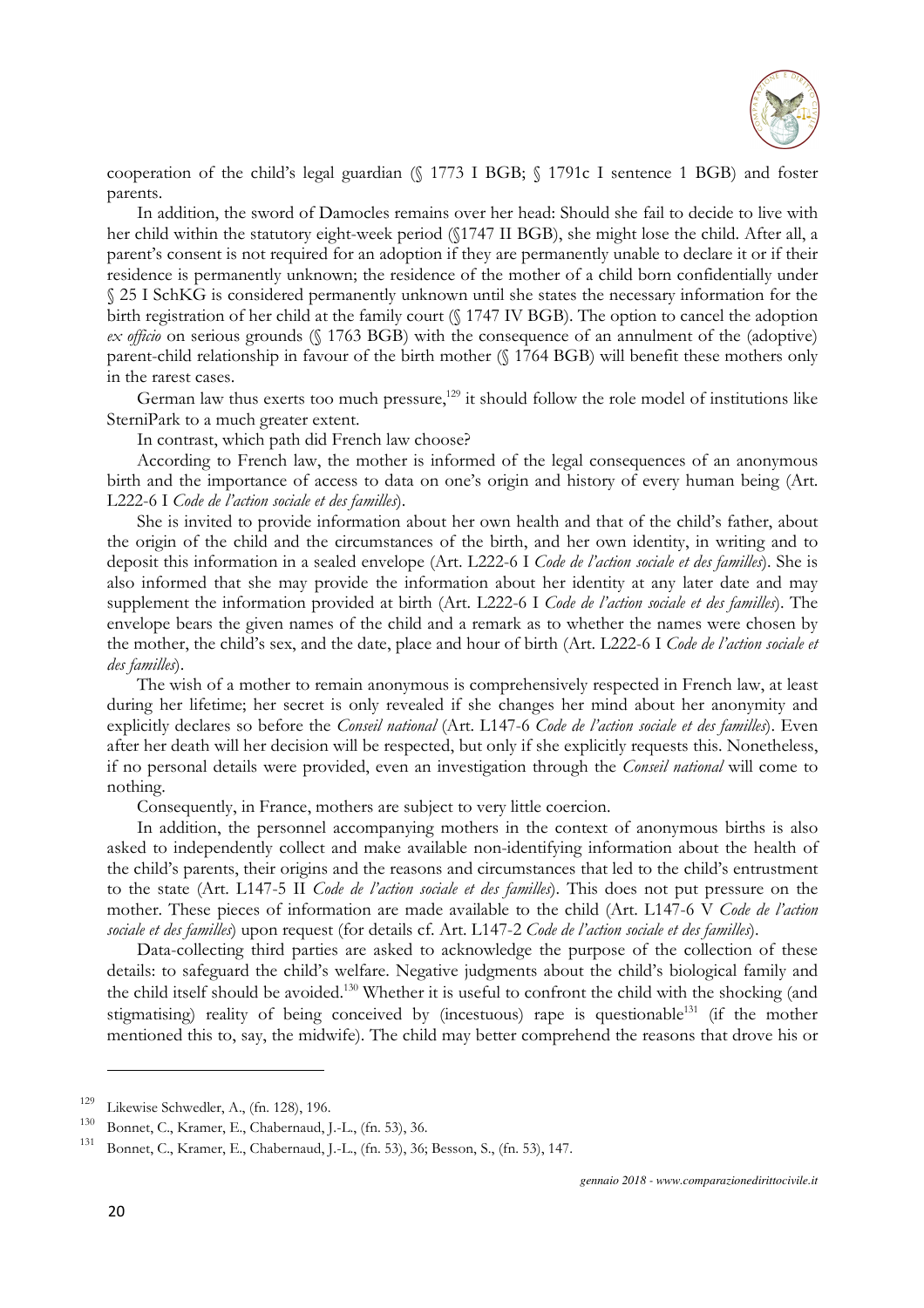

her mother to give birth anonymously. However, this goal can also be achieved by other means, such as by hinting at the mother's very difficult circumstances in life, and protect the child at the same time.

The French law gives the mother a reflection period of two months from the provisional declaration of the child to be a ward of the state (which occurs as soon as the social services draw up the corresponding protocol) and allows the mother to take back her child without any formalities at any time during this period (Art. L224-6 II *Code de l'action sociale et des familles*). An option to deny the child to the mother depending on the balance of interests is only available if the child is reclaimed at a later point in time (Art. L224-6 III *Code de l'action sociale et des familles*); the placement of the child into an adoptive family, however, always prevents a biological mother's later claim (Art. L224-6 III *Code de l'action sociale et des familles*, Art. 352 *Code civil*). The decision is subject to an appeal in a court of law (Art. L224-6 III *Code de l'action sociale et des familles*).

The French solution is thus somewhat more flexible than the German. It allows mother and child more time to build a relationship (if the mother is still undecided in this respect). It is therefore preferable. And SterniPark's model can be better achieved with this solution. In order to do so, either the provisional declaration of the child as a ward of the state must be delayed or the relationship-building process must be considered in balancing the interests in case of a later reclaiming of the child.

And what about the child's options of contact if the mother gave birth anonymously?

If a mother gives birth anonymously under French law, it must be ensured that – should the mother wish to contact the child and vice-versa – mother and child can get in touch. This is realised through the mother's option to provide or add to her personal details and the information about the birth at any later time. The child also has the option to check for any such information. For this purpose, France has founded the so called *Conseil national*, which manages biological parents' and children's requests for information (Art. L147-1 *Code de l'action sociale et des familles*). The *Conseil national* acts as an intermediary. All employees are subject to professional secrecy (Art. L147-10 *Code de l'action sociale et des familles*).

Children are only informed of requests from their biological parents or other biological relatives if they themselves request information about their biological relatives (Art. L147-3 II *Code de l'action sociale et des familles*). The mother, on the other hand, can be contacted by the *Conseil national*, even if she has not asked for information about the name or whereabouts of her child (Art. L147-5 I *Code de l'action sociale et des familles*). Clearly this is only possible if her basic personal details were recorded in the first place.

The question arises as to whether the mother's interests are such that she can only be contacted if she previously consented to such contact. That would certainly be the strongest kind of respect towards her. Even a mere request can throw a mother off balance. And she may perceive it as pressure if she knows before the birth that she may be contacted.

After all, the mere communication of a request, which only opens up opportunities without forcing them and which can only be understood as an offer, is not as intrusive as the German solution. This is because under German law the disclosure of the data of the mother may be enforced in certain circumstances. This is different under French law. Furthermore, in French law there is no duty to indicate any information. The mother can thus remain anonymous and completely avoid such requests.

That way, the French solution puts two individuals – mother and child – on nearly equal footing. Accordingly, it hesitates to pass judgement. The French law enables disclosure and contact. However, it respects the wishes of the individuals concerned to a very large extent.

The French solution can – in combination with accompanying facilities in line with the model of SterniPark and similar institutions – provide very effective help for pregnant women and their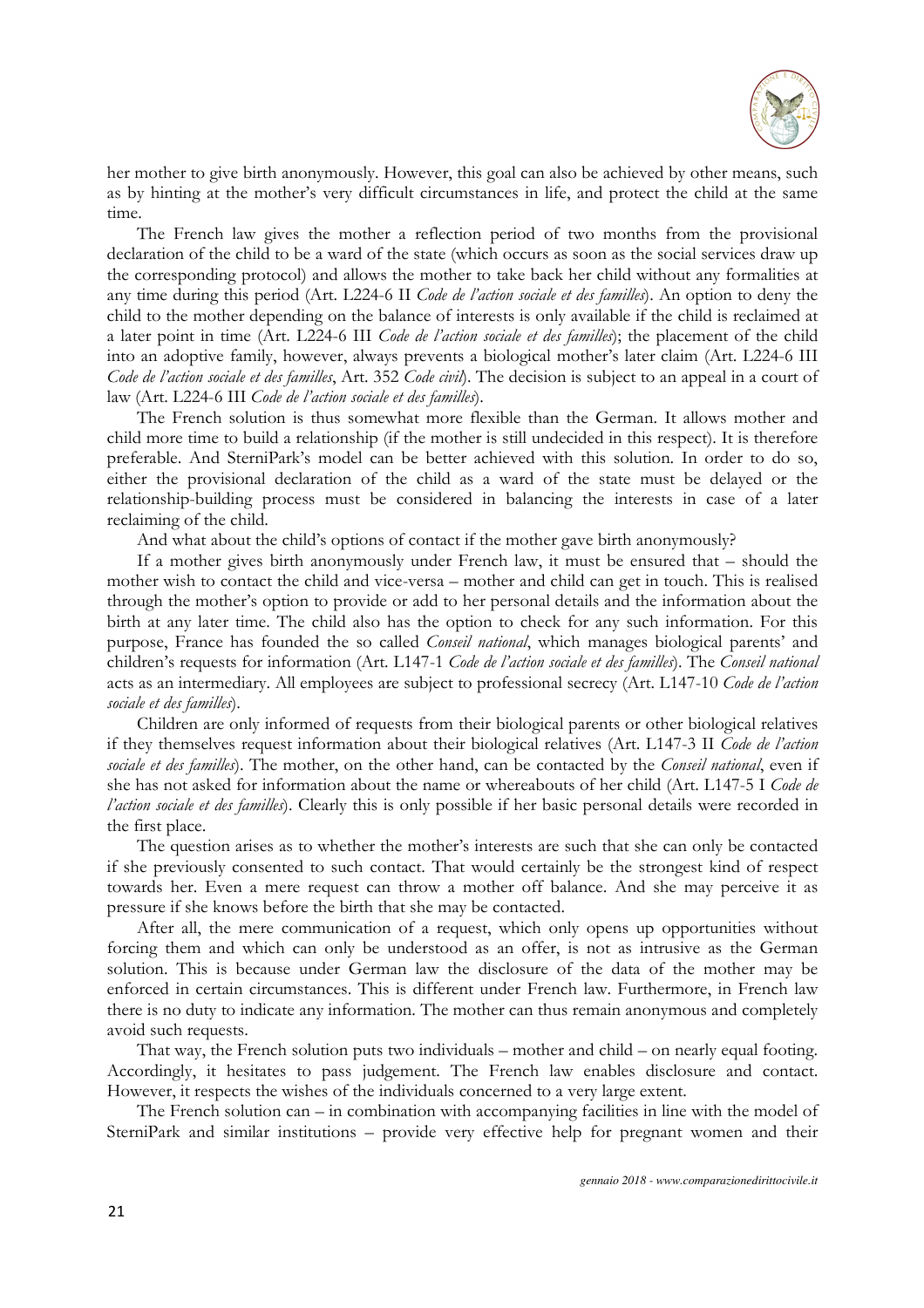

children in need. But what if a child cannot handle his or her anonymous mother's refusal of motherhood? Or vice versa?

#### **8. How to Handle the Refusal of Motherhood**

If a child fails to accept his or her mother's refusal, free psychological help might help. This makes sense, and is – given the low numbers of those who demand information<sup>132</sup> – financially manageable. In France, *les Centres Médico-psychologiques* (CMP) help and offer advice for free.

The – ambitious – goal of such assistance must be to strengthen the child and to free it from its victimhood. It should encourage the emancipation of children and lead them to a serene philosophy of life. Their personal happiness should not depend on the behaviour of their mother. They must learn to take responsibility for their happiness. Happiness is not taken away by an anonymous mother. The children themselves have control over it. In addition, it may help the children if they can acknowledge that their mothers did not abandon them despite their distress but instead gave them access to the love of adoptive parents – as a substitute for the love that they could not give them $133$ 

The same applies in the opposite case. If the child does not so wish, the anonymous mother can neither find out the child's name nor where he or she lives. Similarly, the mother should also be offered psychological help to help her find her own happiness regardless of the child's behaviour – should she require this help.

In France, psychological care and social assistance are available to women after childbirth, if they desire or accept it (Art. L222-6 *Code de l'action sociale et des familles*). But they can also claim free psychological care at a later date. Counselling and help are also available in Germany (§ 25 V SchKG). However, as the SterniPark model shows, in order to be effective the aid should only come from people who are very sensitive towards these women.

#### **9. What About the Child's Other Relatives? A comparison of German and French law**

As a rule, neither fathers that are not married to the mother nor any other relatives are informed of the birth. Therefore, they can neither substantiate nor exercise their rights. The law, however, will have to enable the execution of their rights – despite the risk that the anonymity of the mother might be compromised – but only under the condition that this is compatible with the child's welfare. There are cases where the mother chooses to give birth anonymously because the child's father or the mother's family are unable to cope with the pregnancy. On the other hand, a father's or other relatives' disruptive tendencies that prevent a mother from forming a relationship with her child must also be prevented.

In France, the *Cour d'Appel* of Angers has in its judgment of 26 January 2011 awarded grandparents the right to request the transfer of guardianship for their anonymously-born granddaughter. In France, that created a small sensation. This judgment and another (in which a father, who had recognized his child before birth, was ultimately given visitation rights, although the child – because of his anonymous birth – had been given into the care of foster parents, who were to

<sup>&</sup>lt;sup>132</sup> According to Prof. Dr. med. Roger Henrion, in France, only 1.5 percent of all children born anonymously investigate their identity, cf. Henrion, R., "L'accouchement sous X, peut-il encore exister?", *La Revue du Practicien* 2011 (61(7)), 896– 897, cited by Bonnet, C., Kramer, E., Chabernaud, J.-L., (fn. 53), 35, cf. Henrion, R., (fn. 52), 731 (http://www.academie-medecine.fr/bulletin/).

 $133$  Bonnet, C., (fn. 29), 509.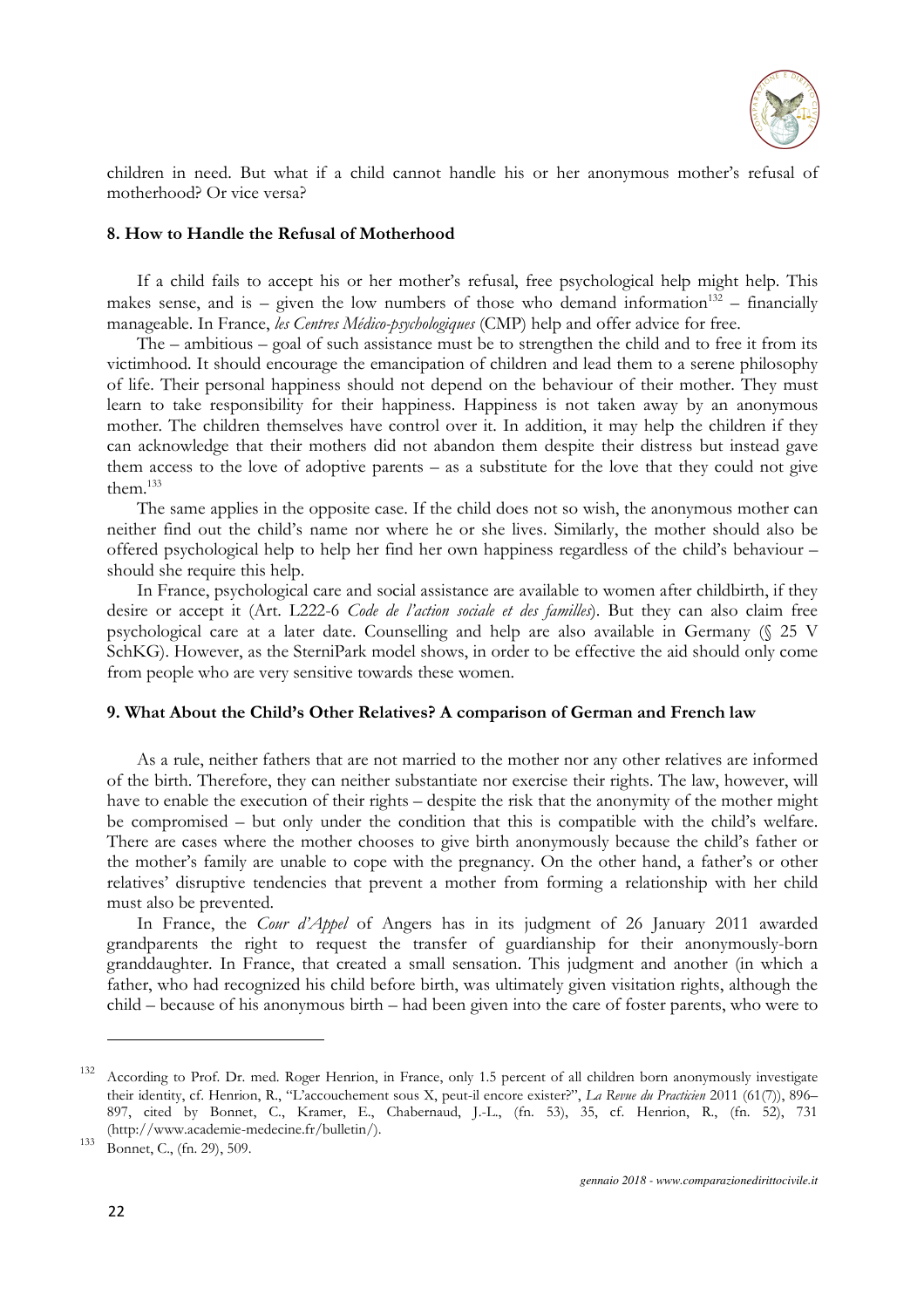

adopt the child) gave rise to a change in the rules that govern the rights of fathers and other relatives. They are now as follows:

The father and other relatives that have declared an interest in the child to the *Service de l'aide sociale à l'enfance* before the declaration of the child as a *Pupille de l'État* (ward of the state), will be informed of the decision to declare the child a ward of the state (Art. L224-8 III *Code de l'action sociale et des familles*). If the claimants agree to take care of the child, an appeal against such a decision is admissible in a court of law, (Art. L224-8 II 3° *Code de l'action sociale et des familles*). The limitation period is 30 days and begins with the receipt of the declaration of the child as ward of the state. If the appeal succeeds, the claimant is granted the right to apply for guardianship or to obtain custody (Art. L224-8 V *Code de l'action sociale et des familles*). Otherwise, the court may award visitation rights so far as this is in the interest of the child.

German law regulates these issues as follows:

If the child's parents are not married, but the father issued a prenatal recognition statement (§ 1594 IV BGB) that was agreed to by the mother (§ 1595 BGB), or if paternity was established by a court (§ 1600 d BGB), the family court may award sole custody to the child's father, providing there is no prospect that the reason of suspension of the mother's parental rights will cease to exist and the allocation of sole custody to the father is in the child's interest (§ 1678 II BGB). In any case, he will have rights of access (§ 1684 I BGB); this is, however, not applicable to biological fathers that are not concurrently legal fathers (§ 1686a BGB). Whether grandparents and siblings have rights of access depends on whether there is a legal bond between them and the child and on whether access is in the interest of the child (§ 1685 BGB).

The family court will – if it becomes aware of the birth – order a guardianship  $(\S 1773 \text{ BGB})^{134}$ only if a man's fatherhood could not be substantiated so that he is not entitled to custody, or if a father's custody is revoked or suspended (§ 1674 BGB). When selecting the guardian, the court will take into account the presumed will of the parents, the personal ties of the ward and the ward's family ties (§ 1779 II BGB); relatives of the ward will be heard during the selection process, if that is possible without significant delays or disproportionate costs (§ 1779 III S. 1 BGB). This means that grandparents or other relatives may be appointed as guardians.

In any event, the mother's right to anonymity remains among her personal rights, even if the father or other relatives take in the child or if they are granted visitation rights. The parties should therefore be informed of the mother's rights and asked to respect the mother's wishes as far as possible.

## **10. Conclusion**

The law should resolve conflicts instead of making them worse. It therefore makes sense to look beyond coercion for ways to resolve conflicts.

Parties to a conflict should be put on an equal footing and any requested action should be voluntary; voluntariness makes actions valuable – for both the giving and the receiving party. The giver discovers the value of his gift; he earns appreciation and acknowledgment. And the receiver obtains a gift. The refusal to do something should not be sanctioned. Instead, dealing with unfulfilled wishes must be learned, either independently or by accepting help. Everyone is solely responsible for his or her own happiness. The law should only offer assistance and provide appropriate procedures.

Such a philosophy of non-violence can cause wonders:

<sup>134</sup> Cf. Veit, B., § 1674a BGB Para. 6, in H. G. Bamberger and H. Roth (eds.), *Beck'scher Online-Kommentar BGB* (München: C.H. Beck, 2015).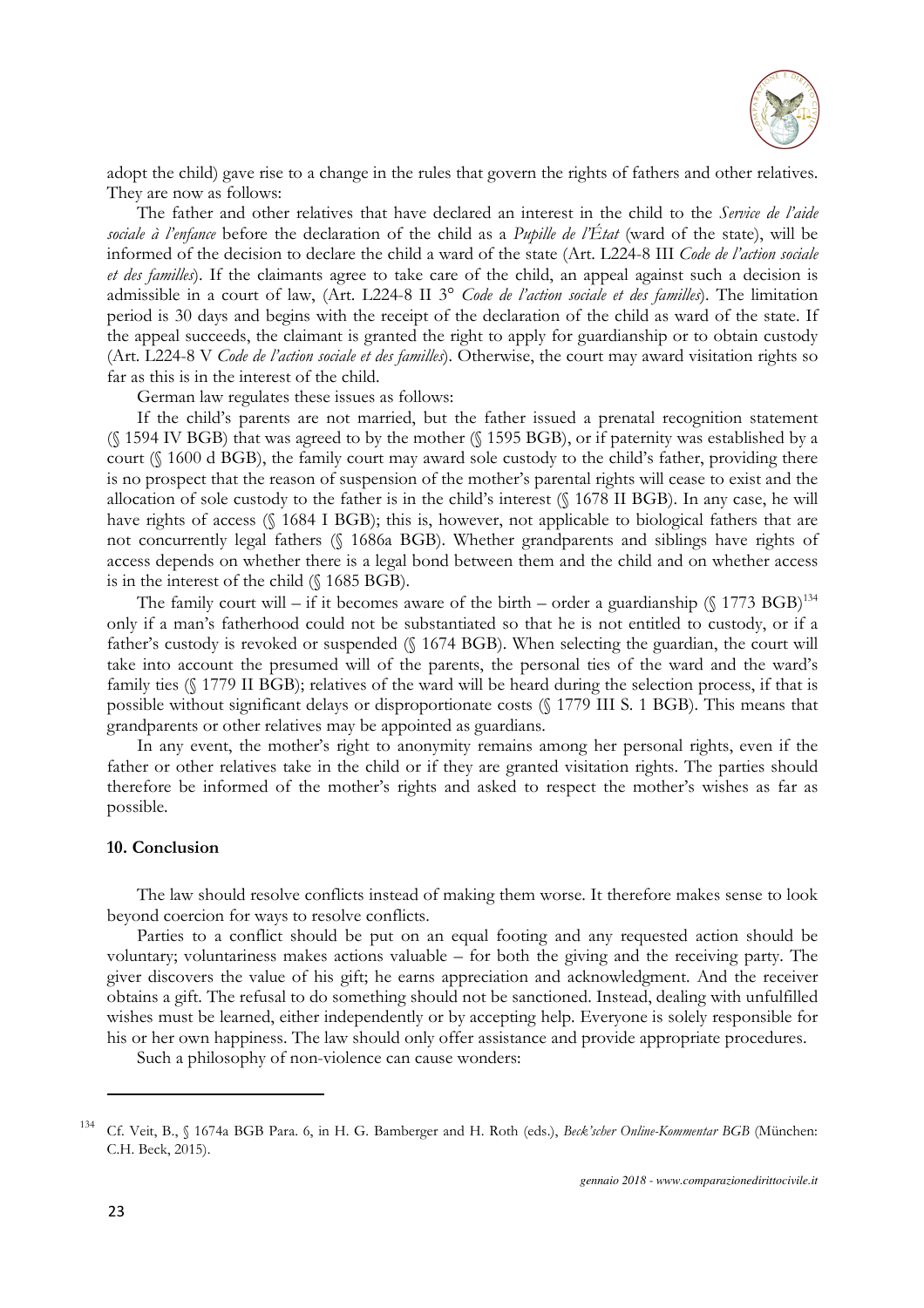

In the majority of cases of women in great need because of an unwanted pregnancy a decision was made to keep the child. If the pressure is taken away from them by means of an anonymous birth in a protected environment, those women do not later regret their decision. Only a very small percentage of all anonymously delivering women seem to choose to stay anonymous. Consequently, anonymous birth seems to be a valuable "time out" in most cases. And this seems to reduce neonaticide and child abandonment significantly – if continuously accompanied by publicity campaigns.

The confidential birth recently introduced in Germany, where the mother is required to provide her personal details and her identity is revealed to the child in certain circumstances, is only a halfhearted step in this direction. It fails to provide the women concerned with a break from reality, because they have to reveal their identity before the confidential birth. This creates pressure, not only because they know that they may be identified by their child in the future, but also because they may think that their data is also used in other contexts: e.g. for questions of naturalisation or to take away their other children. In addition, the rescue of a child by its mother is not enough to obtain respect and approval for her act of love: The mother will still have (albeit alleviated) duties towards her child. In my opinion, this legislation therefore misses its goal.

It is thus worthwhile to turn our gaze towards France and support, through governmental means, institutions such as SterniPark, which take in mothers without demanding consideration and create an environment friendly to the mother (and, therefore, the child also).<sup>135</sup> This is to allow hope for mothers and children in seemingly hopeless situations.

This seems, unfortunately, not to be the policy envisaged by the UN Committee on the Rights of the Child. However, if the UN Committee on the Rights of the Child accepted that its requirement that "all appropriate measures to fully enforce the child's right to know his or her biological parents and siblings have to be taken and, therefore, all necessary measures for all information about parent(s) to be registered and filed have to be adopted"<sup>136</sup> could also encompass indirect measures, i.e. the creation of a benevolent and respectful environment for a highly distressed mother who wishes to give birth anonymously, it could reconsider its recommendation. Instead of requiring that State parties replace anonymous birth with confidential birth, the UN Committee could ask for the public promotion of anonymous birth and the creation of suitable conditions for mothers who wish to give birth anonymously. It could also trust in the power of the principle of non-coercion.

<sup>&</sup>lt;sup>135</sup>It must of course be ensured that those institutions actually aspire to the aims and methods accredited here to the model of SterniPark and do not participate in baby trafficking and other illegal activities.

<sup>136</sup> See United Nations, Convention of the Rights of the Child, Committee on the Rights of the Child, Concluding observations on the fifth periodic report of France adopted by the Committee at its seventy-first session (11-29 January 2016), 29 January 2016, CRC/C/FRA/CO/5, Civil rights and freedoms (Arts. 7, 8, and 13-17), Right to know and be cared for by parents: "33. The Committee reiterates its recommendations to take all appropriate measures to fully enforce the child's right to know his/her biological parents and siblings and urges it to adopt the necessary measures for all information about parent(s) to be registered and filed, in order to allow the child to know, to the extent possible and at the appropriate time, his or her parents (CRC/C/FRA/CO/4, para. 44). The Committee also recommends that the State party consider removing the requirement of the biological mother's consent to reveal her identity and to increase its efforts to address the root causes leading parents to choose to use confidential birth."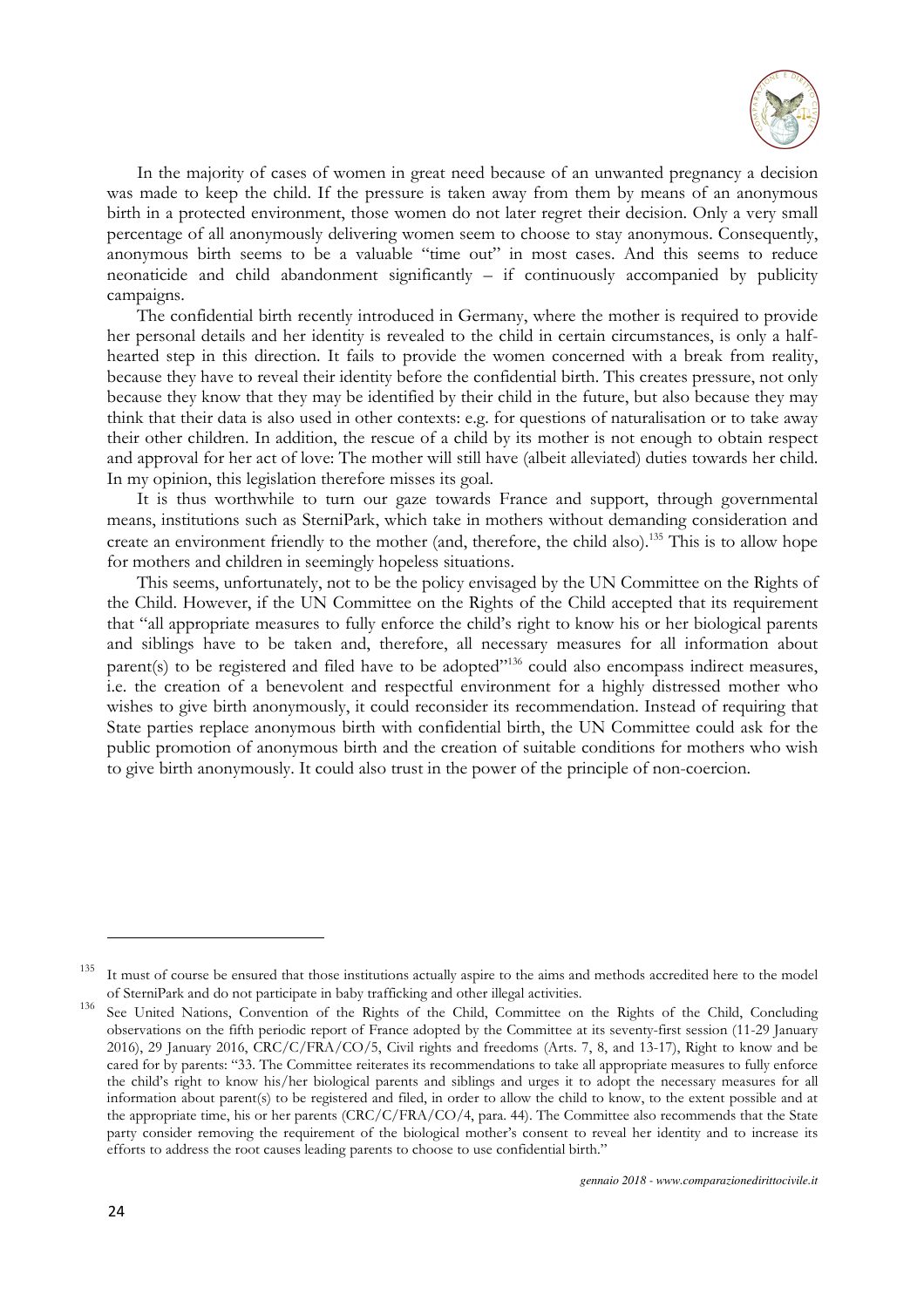

## **Articles and books**

Aebi-Müller, R., "Anonyme Geburt und Babyfenster – Gedanken zu einer aktuellen Debatte", *FamPra.ch* 2007 (3), 544–567.

Appell, A. R., "Safe Havens to Abandon Babies, Part I: The Law", *Adoption Quarterly* 2002 (5(4)), 59– 68.

Appell, A. R., "Safe Havens to Abandon Babies, Part II: The Fit", *Adoption Quarterly* 2002 (6(1)), 61– 69.

Besson, S., "Enforcing the child's right to know her origins: contrasting approaches under the Convention on the Rights of the Child and the European Convention on Human Rights", *International Journal of Law, Policy and the Family* 2007 (21(2)), 137–159.

Bonnet, C., *L'Enfant cassé, l'inceste et la pédophilie* (Paris: Albin Michel, 1999).

Bonnet, C., "Adoption at birth: Prevention against abandonment or neonaticide", *Child Abuse & Neglect* 1993 (17(4)), 501–513.

Bonnet, C., *Les enfants du secret* (Paris: Odile Jacob, 1992).

Bonnet, C., *Geste d'amour, L'accouchement sous X* (Paris: Odile Jacob, 1990).

Bonnet, C., Chabernaud, J.-L., "Pourquoi des femmes accouchent dans l'anonymat ?", *Pratiques No. 64* 2014, 84–87.

Bonnet, C., Kramer, E. Chabernaud, J.-L., "L'anonymat de l'accouchement et la transmission d'informations non identifiantes, À propos de la décision du Conseil Constitutionnel du 16 mai 2012", *La lettre du Conseil de l'Ordre, Contact Sages-femmes No.32* 2012*,* 34–36.

Brandon, A. R., Pitts, S., Denton, W. H., Stringer, C. A., Evans, H. M., "A History of the Theory of Prenatal Attachment", *The Journal of Prenatal and Perinatal Psychology and Health* 2009, (23(4)), 201–222.

De Bortoli, L., Coles, J., Dolan, M., "A review of Maternal Neonaticide: A Need for Further Research Supporting Evidence-Based Prevention in Australia", *Child Abuse Review* 2013, (22(5)), 327– 339.

Dethlefsen, Th., *Schicksal als Chance* (München: Bertelsmann, 1984).

Detrick, S., *A Commentary on the United Nations Convention on the Rights of the Child* (The Hague/Boston/London: Martinus Nijhoff Publishers, 1999).

Drewermann, E., *Hänsel und Gretel, Aschenputtel, Der Wolf und die sieben Geißlein, Grimms Märchen tiefenpsychologisch gedeutet* (München: Deutscher Taschenbuch Verlag, 2008).

Dworkin, R., *Justice for Hedgehogs* (Cambridge/London: The Belknap Press of Harvard University Press, 2011).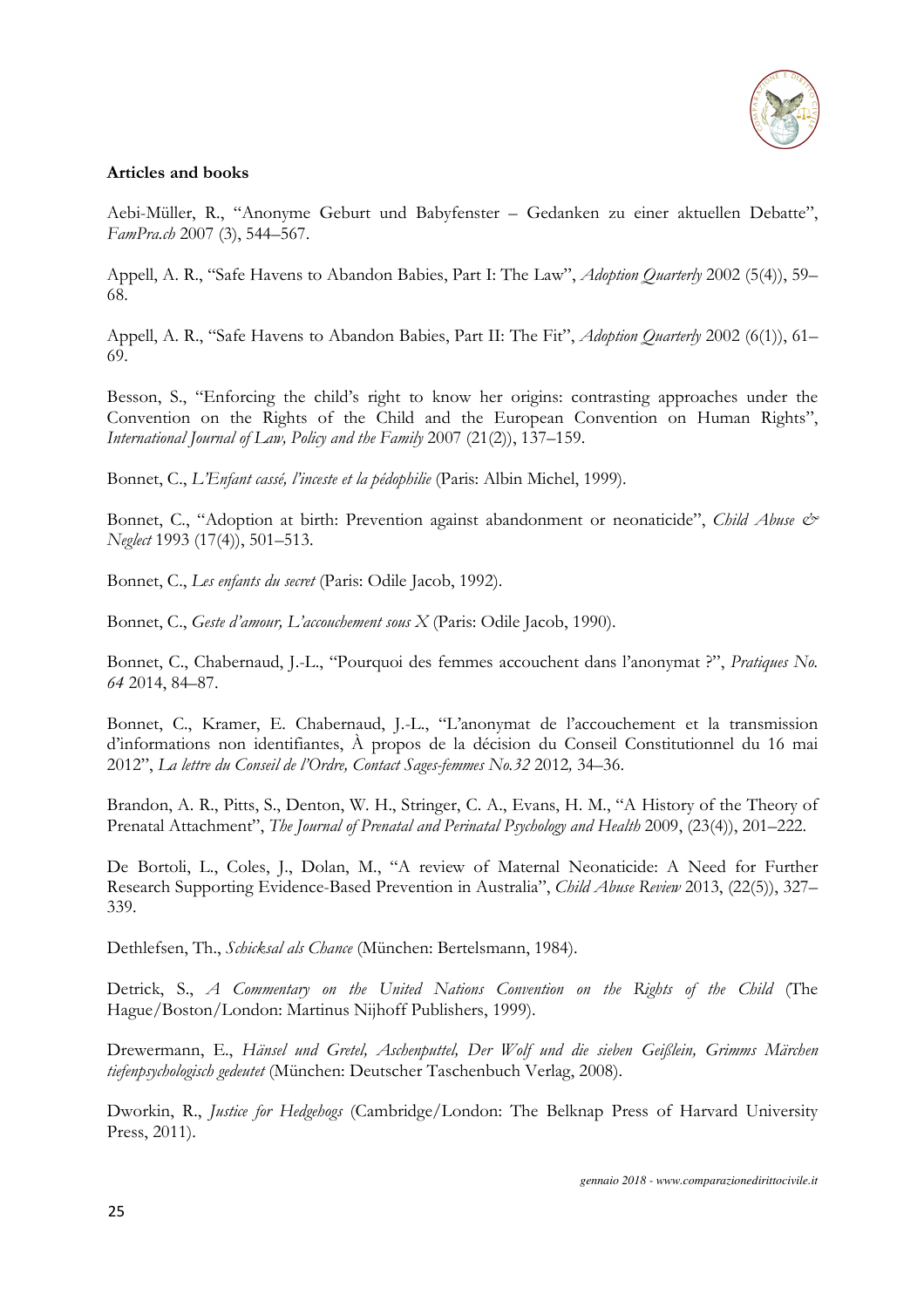

Freeman, M., Margaria, A., "Who and What is a Mother? Maternity, Responsibility and Liberty", *Theoretical Inquiries in Law* 2012 (13(1)), 153–178.

Grylli, C., Brockington, I., Fiala, C., Huscsava, M., Waldhoer, T., Klier, C.M., "Anonymous birth law saves babies – optimization, sustainability and public awareness", *Archives of Women's Mental Health* 2015 (19(2)), 1–7.

Hatters Friedman, S., Cavney, J., Resnick, Ph. J., "Mothers Who Kill: Evolutionary Underpinnings and Infanticide Law", *Behavioral Sciences and the Law* 2012 (30(5)), 585–597.

Hatters Friedman, S., Heneghan, A., Rosenthal, M., "Characteristics of Women Who Deny or Conceal Pregnancy", *Psychosomatics* 2007 (48(2)), 117–122.

Hatters Friedman, S., Sorrentino, R., "Commentary: Postpartum Psychosis, Infanticide, and Insanity – Implications for Forensic Psychiatry", *The Journal of the American Academy of Psychiatry and the Law* 2012 (40(3)), 326–332.

Henrion, R., "L'accouchement sous X, peut-il encore exister?", *La Revue du Practicien* 2011 (61(7)), 896–897.

Henrion, R., "Communiqué, À propos de l'accouchement dans le secret", *Bulletin de l'Académie Nationale de Médecine* 2011, 195, n° 3, séance du 8 mars 2011, 729-732 (http://www.academiemedecine.fr/bulletin/).

Hodgkin, R., Newell, P., *Implementation Handbook for the Convention on the Rights of the Child* (Geneva: United Nations Children's Fund, 2007).

Klier, C.M., Grylli, C., Amon, S., Fiala, C., Weizmann-Henelius, G., Pruitt, S.L., Putkonen, H., "Is the introduction of anonymous delivery associated with a reduction of high neonaticide rates in Austria? A retrospective study", *BJOG, An International Journal of Obstetrics and Gynaecology* 2013  $(120(4))$ , 428-434.

Krischer, M. K., Stone, M. H., Sevecke, K., Steinmeyer, E. M., "Motives for maternal filicide: Results from a study with female forensic patients", *International Journal of Law and Psychiatry* 2007 (30(3)), 191–200.

Lefaucher, N., "The French 'Tradition' of Anonymous Birth: The Lines of Argument", *International Journal of Law, Policy and the Family* 2004 (18(3)), 319–342.

Marshall, J., "Concealed births, adoption and human rights law: being wary of seeking to open windows into people's souls", *Cambridge Law Journal* 2012 (71(2)), 325–354.

McK. Doan, H., Zimerman, A., "Prenatal Attachment: A Developmental Model", *International Journal for Prenatal and Perinatal Psychology and Medicine* 2008 (20), 20–28.

Oberman, M., "Mothers who kill: Cross-cultural patterns in and perspectives on contemporary maternal filicide", *International Journal of Law and Psychiatry* 2003 (26(5)), 493–514.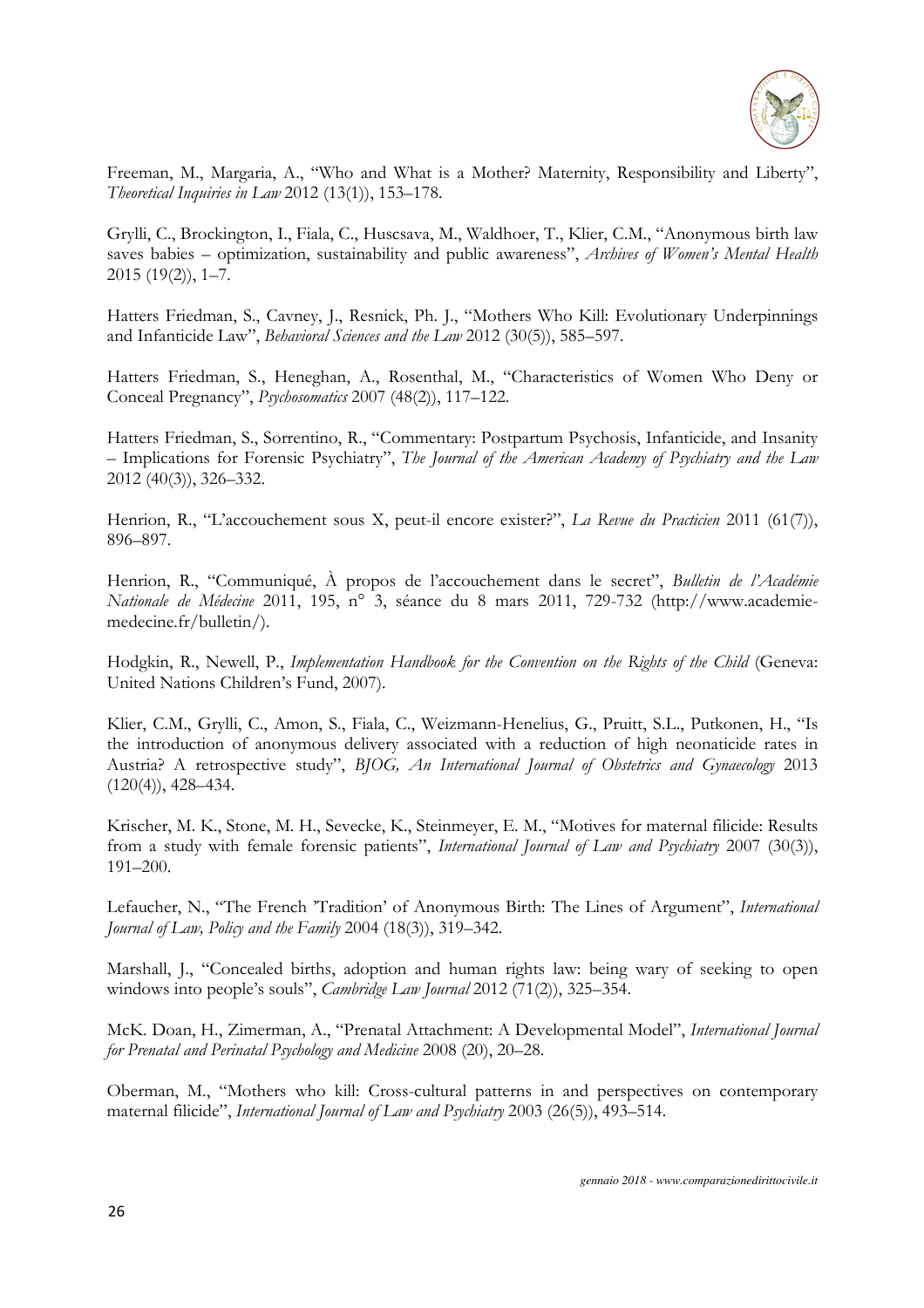

Orthofer, M., Orthofer, R., "Is the introduction of anonymous delivery associated with a reduction of high neonaticide rates in Austria? A retrospective study", *BJOG exchange, An International Journal of Obstetrics and Gynaecology* 2013 (120(8)), 1028.

Orthofer, M., Orthofer, R., "Angebot zur anonymen Kindesabgabe, Reduzieren anonyme Geburten und Babyklappen die Tötung von Neugeborenen?", *Pädiatrie & Pädologie* 2013 (48(3)), 22–25.

Putkonen, H., Weizmann-Henelius, G., Collander, J., Santtila, P., Eronen, M., "Neonaticides may be more preventable and heterogenous than previously thought – neonaticides in Finland 1980 – 2000", *Archives of Women's Health* 2007 (10(1)), 15–23.

Rosenberg, M. B., Seils, G., *Konflikte lösen durch gewaltfreie Kommunikation* (Freiburg i.Br.: Herder, 2012).

Shelton, J. L., Muirhead, Y., Canning, K. E., "Ambivalence Toward Mothers Who Kill: An Examination of 45 U.S. Cases of Maternal Neonaticide", *Behavioral Sciences and the Law* 2010 (28(6)), 812-831.

Schwedler, A., "Die vertrauliche Geburt – ein Meilenstein für Schwangere in Not?", *NZFam* 2014, 193–196.

Troiano, S., "Understanding and Redefining the Rationale of State Policies Allowing Anonymous Birth: A Difficult Balance between Conflicting Interests", *International Journal of the Jurisprudence of the Family* 2013 (4), 177–204.

van Bakel, H.J.A., Maas, A.J.B.M., Vreeswijk, C.M.J.M, Vingerhoets, A. J.J.M., "Pictorial representation of attachment: measuring the parent-fetus relationship in expectant mothers and fathers", *Pregnancy and Childbirth* 2013 (13:138), 1–9. DOI: 10.1186/1471-2393-13-138.

Veit, B., § 1674a BGB Para. 6, in H. G. Bamberger and H. Roth (eds.), *Beck'scher Online-Kommentar BGB* (München: C.H. Beck, 2015).

Wiesner-Berg, S., ""Babyklappe" und "anonyme Geburt": Rechtskonflikte zwischen Mutter und Kind?", *FamPra.ch* 2010 (3), 521–545.

Willenbacher, B., "Legal transfer of French traditions? German and Austrian initiatives to introduce anonymous birth", *International Journal of Law, Policy and the Family* 2004 (18(3)), 343–354.

## **Materials**

Aktuelle Notizen, *Zeitschrift für Kindschaftsrecht und Jugendhilfe herausgegeben in Verbindung mit der Bundeskonferenz für Erziehungsberatung e.V.* 2016, 83.

Deutscher Verein für öffentliche und private Fürsorge e.V., *Empfehlungen des Deutschen Vereins zur vertraulichen Geburt* (2015), https://www.deutscher-verein.de/de/empfehlungen-stellungnahmen-2015-empfehlungen-des-deutschen-vereins-zur-vertraulichen-geburt-1859,724,1000.html.

Infant Safe Haven Laws, Child Welfare Information Gateway, Children's Bureau, Washington 2013, 2: https://www.childwelfare.gov/topics/systemwide/laws-policies/statutes/safehaven/.